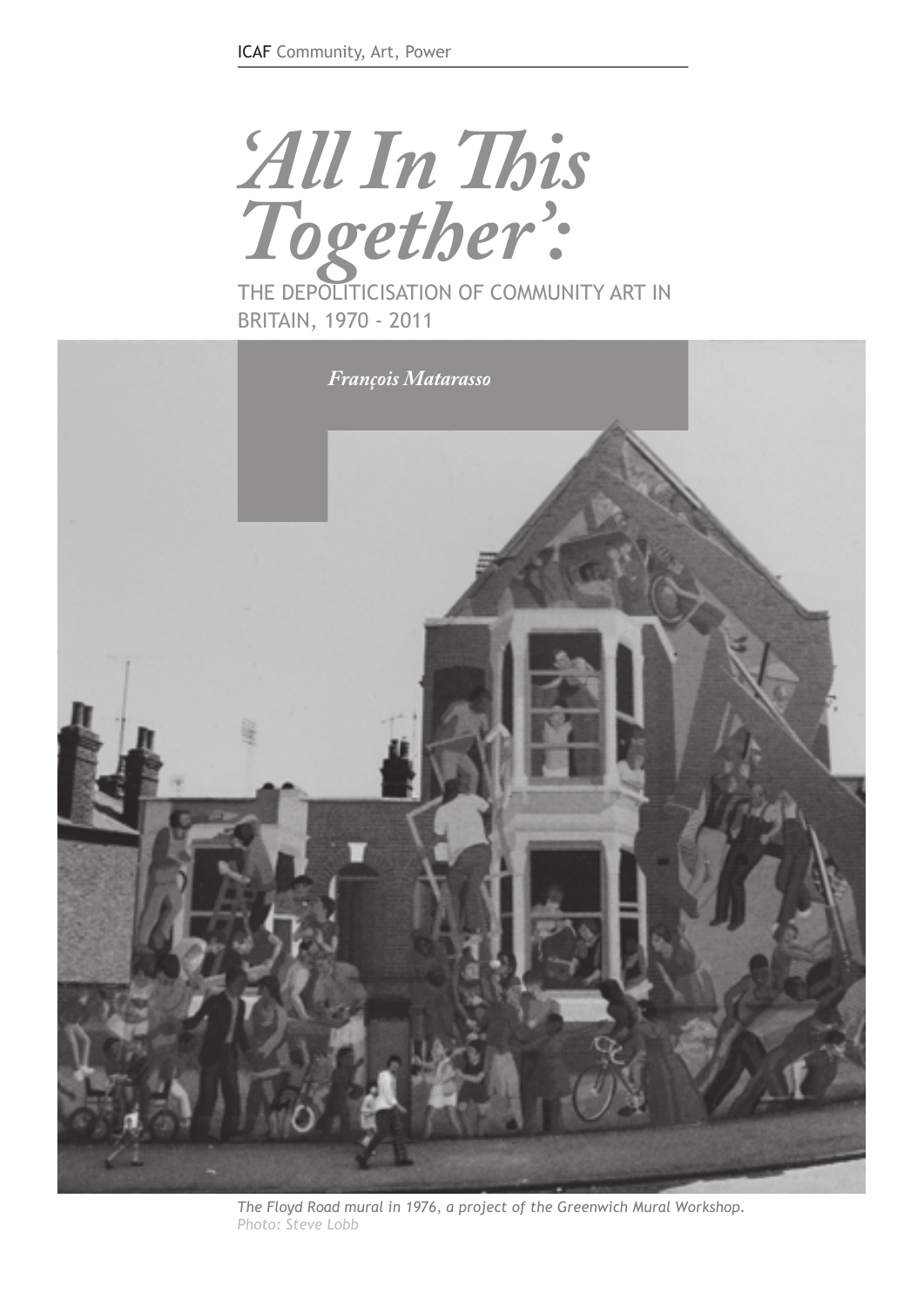

What's in a name?<sup>43</sup><br>The term 'community art' came into use in The term 'community art' came into use in<br>Britain at the beginning of the 1970s, at<br>a time when the cultural experimentation<br>of the 1960s was confronted both by Britain at the beginning of the 1970s, at a time when the cultural experimentation of the 1960s was confronted both by harsh economic conditions and by more concerted resistance from a cultural establishment beginning to recognise the nature of the challenge to its authority it was facing (Hewison 1995:152).

> Community art was used to describe a complex, unstable and contested practice developed by young artists and theatre makers seeking to reinvigorate an art world they saw as bourgeois at best and repressive at worst (Braden 1978; McGrath 1981).

> The phrase 'community art' fell out of favour at the beginning of the 1990s, to be replaced by the seemingly-innocuous alternative, 'participatory arts', though the original term is still used by some people and may even be in the process of rehabilitation.44 It is also used outside the UK, notably in the Netherlands and Australia, where it has acquired locallyspecifc meanings with diverse connection to the original theories and methods.

<sup>43.</sup> Some of these ideas were frst presented at the mini International Community Arts Festival in Rotterdam (Netherlands) on 2 December 2011, and I am grateful to Eugene van Erven for the invitation to speak and then write on these topics. I am also indebted to Carol Crowe, Pauline Matarasso, Jo Wheeler and especially Helen Simons for commenting on earlier drafts of this essay. Finally, I am privileged to acknowledge my debt to Steve Lobb, Carol Kenna, Lulu Ditzel and Robb Finn with whom I worked in 1981-82 at Greenwich Mural Workshop: this essay is dedicated to them.

<sup>44.</sup> Some other terms have also appeared, notably 'combined arts', 'community-based art' and 'socially engaged practice', partly as a result of renewed interest in working outside galleries in the contemporary art world. It is questionable how far these practices, which have been described by Grant Kester and use diferent theories and methods, should be considered as community art or even participatory arts (Kester 2004).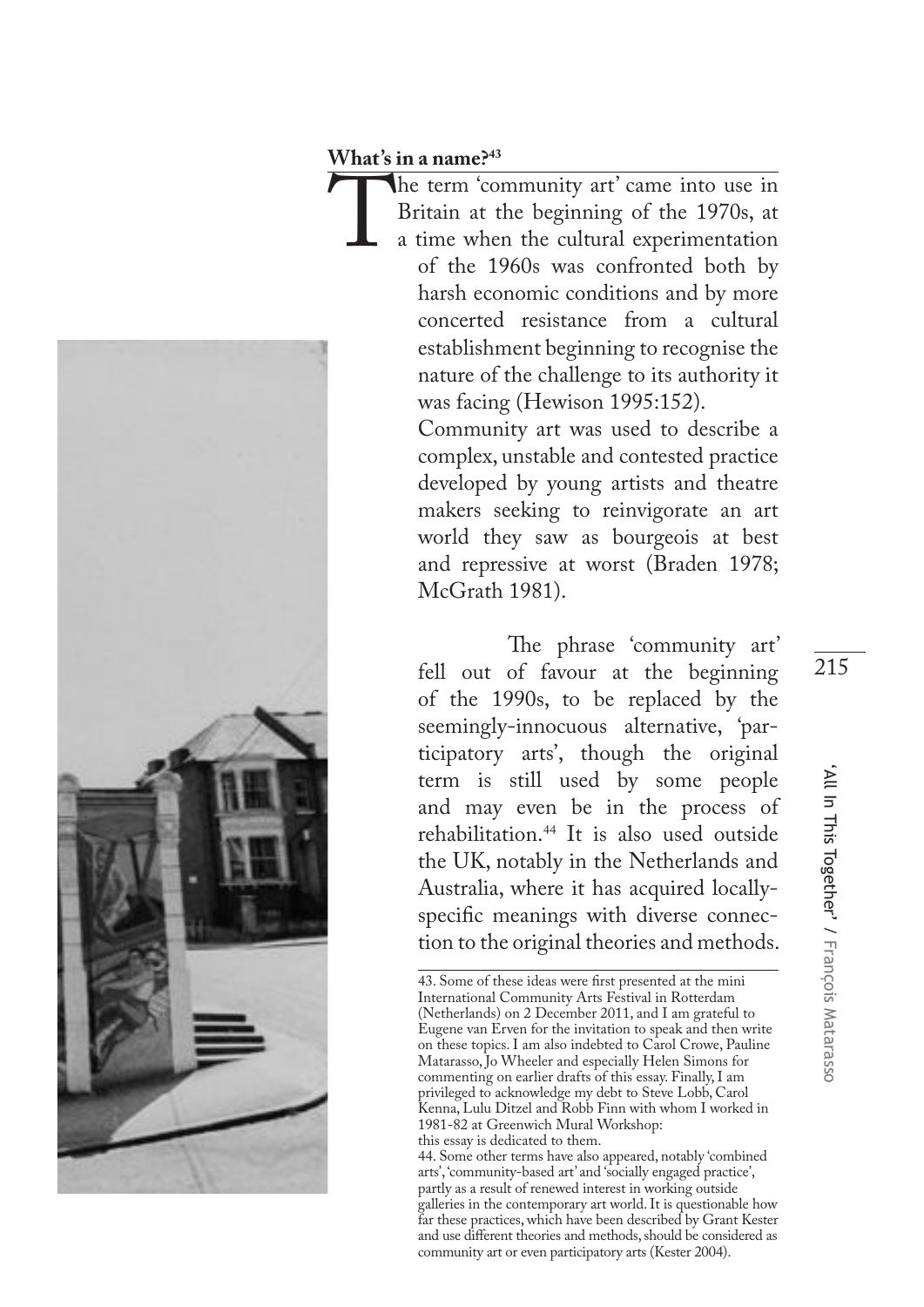Does this change of terminology have any importance? Surely it is the practice that counts, as the founders of the Association of Community Artists argued in 1971. Anyway, as Juliet famously says, 'a rose by any other name would smell as sweet'.45 But Juliet is a 13 year old child and her question is naïve, if idealistic, as the play makes clear. Words matter. They shape, reflect and shape again how we think: language expresses us.

The renaming of community arts is not without meaning. It is both symptom and indicator of a profound change in the politics of Britain after the election of Margaret Thatcher's Conservative government in 1979, a change that saw individual enterprise promoted at the expense of shared enterprise and a recasting of the citizen as a consumer engaged in transactions rather than relationships. Britain was not alone in experiencing this ideological change, nor was the government its only cause. The collapse of Soviet communism, the liberalisation of the global economy and advances in computer and communication technology were all determining infuences.

The arts were not exempt from this transformation of British society, economics, culture and thought. As the virtual space in which a community expresses, negotiates and redefnes its meanings, art, like language, both shapes and reflects society. The path from 'community art' to 'participatory art', whilst seen as merely pragmatic by those who made it, marked and allowed a transition from the politicised and collectivist action of the seventies towards the depoliticised, individual-focused arts programmes supported by public funds in Britain today.

Of course, this is a simplification. There was nonpolitical community art work in the 1970s and 1980s and there is challenging socially-engaged arts work now. But the trend of the past 40 years has been from radicalism to remedialism. While there have been improvements in aspects of practice within a global trend towards cultural democracy, community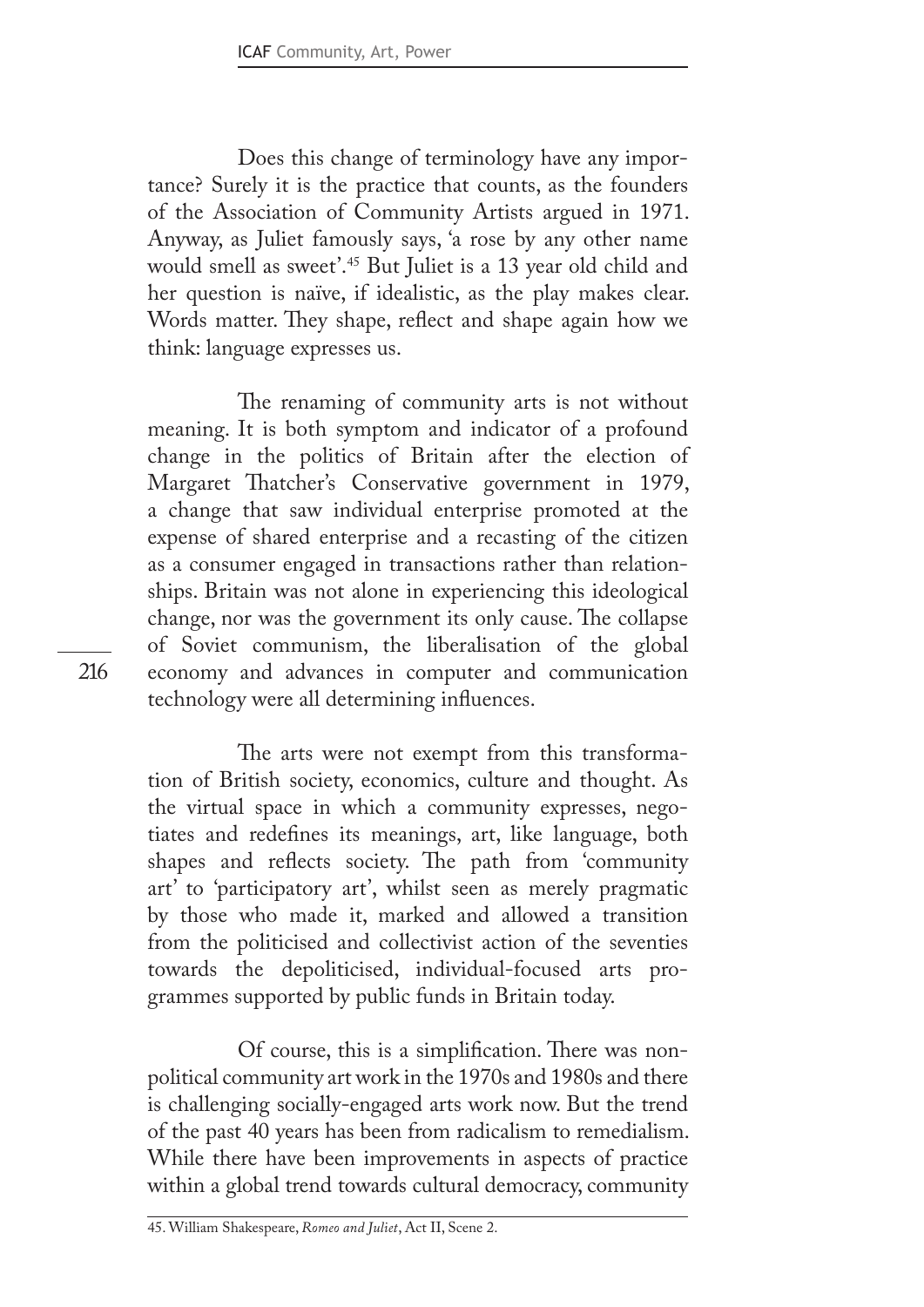artists in Britain – if anyone still describes themselves as such – have mostly been carried along with the ideological tide of the times. Ignorance of their own history and reluctance to theorise their work, already lamented by Owen Kelly in 1984, has left them largely unable to resist the domination of market economics in the arts or in society as a whole.<sup>46</sup>

Today, when the results of that unchallenged domination are evident in economic collapse and a raft of social, political and environmental crises, it is time for artists working with people to ask some questions about history, about theory, about practice. It is time to review the journey from community art to participatory arts and ask what was lost on the way. It is time for artists working with communities, under whatever term, to ask how well their ideas and practice engage with today's troubled world and what contribution they can offer in making a better one.

### **Community art and collective action**

Although connected with older traditions of cultural emancipation, such as the Workers' Educational Association, community art's immediate roots lie in the artistic, social and political experimentation of the late 1960s.47It had grown quickly and by 1974, the Association of Community Artists submitted a list of 149 groups to the working party set up by the Arts Council to examine the issue  $(Kelly 1984:13)$ . There could not but be diversity of opinion and practice among such a large body of practitioners. Even so, many of those who created the community art movement – and it is signifcant that it described itself as a movement – had a clear left-wing political agenda (Kelly 1984:36). Theatre groups such as Red Ladder and 7:84 – *Te Economist* had written in 1966 that 7% of the UK population owned 84% of its wealth – set out to articulate socialist political analyses and 'raise awareness', in the language of the time. For Welfare State, who set up camp in 1968 on a former rubbish tip in

<sup>46.</sup> This is not a universal experience: for example, community art in Belgium and the Netherlands exhibits a lively, if sometimes rarefed, political and theoretical discourse (De Bruyne & Gielen 2011). But the very Englishness of the story of community art described in this essay tends to confrm its close connection to England's wider experience of politics, economics and social change.

<sup>47.</sup> The Workers' Educational Association, founded in 1903, describes its vision in terms that few community artists would disagree with: 'A better world – equal, democratic and just; through adult education the WEA challenges and inspires individuals, communities and society'; see www.wea.org.uk/about/vision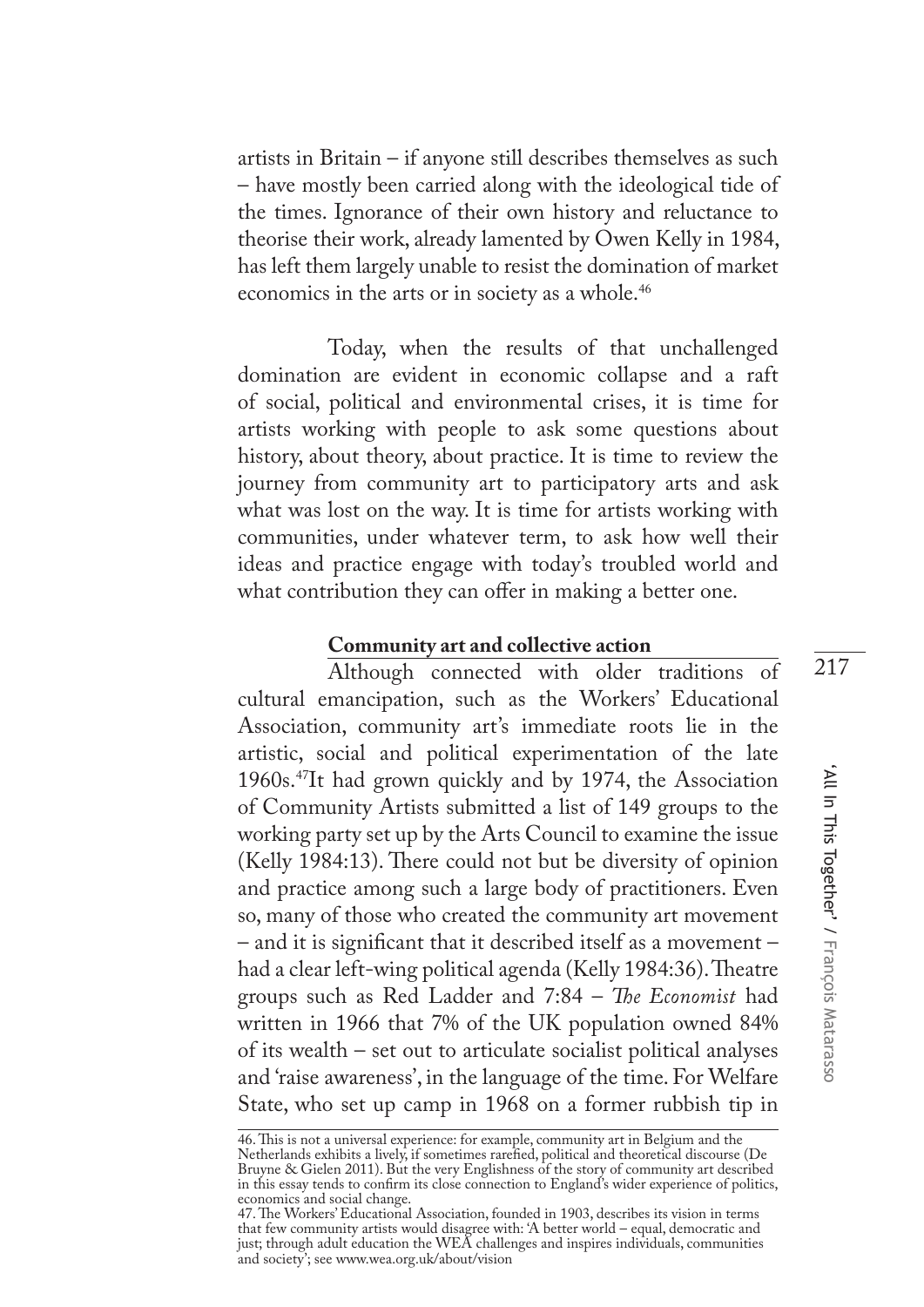Burnley, living in community was itself a political position. Not far away, Albert Hunt's Bradford Art College Theatre Group was devising plays like *John Ford's Cuban Missile Crisis* and *Te Fears and Miseries of Nixon's Reich*. 48 Other activists, for instance in the visual arts, may have had less committed politics but they still operated within, and were sympathetic to, a broadly left of centre progressivist culture. After all, the British right had had just four difficult years in government between 1964 and 1979.

Community art in the 1970s also grew up alongside the much bigger, more mature and more theoretically sophisticated community development movement. In 1953, the United Nations had defned community development as:

> *A movement to promote better living for the whole community with active participation and if possible on the initiative of the community.* (Craig 2011:3)

Although initially linked with decolonisation (and promoted as an alternative to communism), the thinking and practice of community development spread quickly to urban renewal programmes in the USA, in the context of the civil rights movement, and to Britain.<sup>49</sup> It is not necessary to go far into community development theory or practice here, except to note some key ideas in the UN defnition. First, it is concerned with improving the living conditions of the whole community, not of individuals. Secondly, it sees active participation as the essential means to achieve that improvement. Finally, it prioritises the community's own initiative – in other words, its own judgement of what would constitute an improvement in its living conditions and how that might be achieved. (It should also be noted that this is to be done only 'if possible', a qualifer that can be considered realistic, open to corruption or both, according to interpretation.)

<sup>48.</sup> In 2008, Albert Hunt was interviewed for the celebration of Bradford College's 175th anniversary: *'Tere is now a distorted perception of the 1960s. I passionately think the work we did, with people inside and outside College, was hugely important. It was not eccentricity but about engaging with people and valuing their experiences. Having people cooped up in classrooms all day, tested and harangued by authority, as they are today, is true eccentricity'*. www.175heroes.org.uk/albert\_hunt.html

<sup>49.</sup> The UK and Commonwealth branch of the Calouste Gulbenkian Foundation, an important early supporter of community arts, was also very engaged in community development work (Braden 1978:135).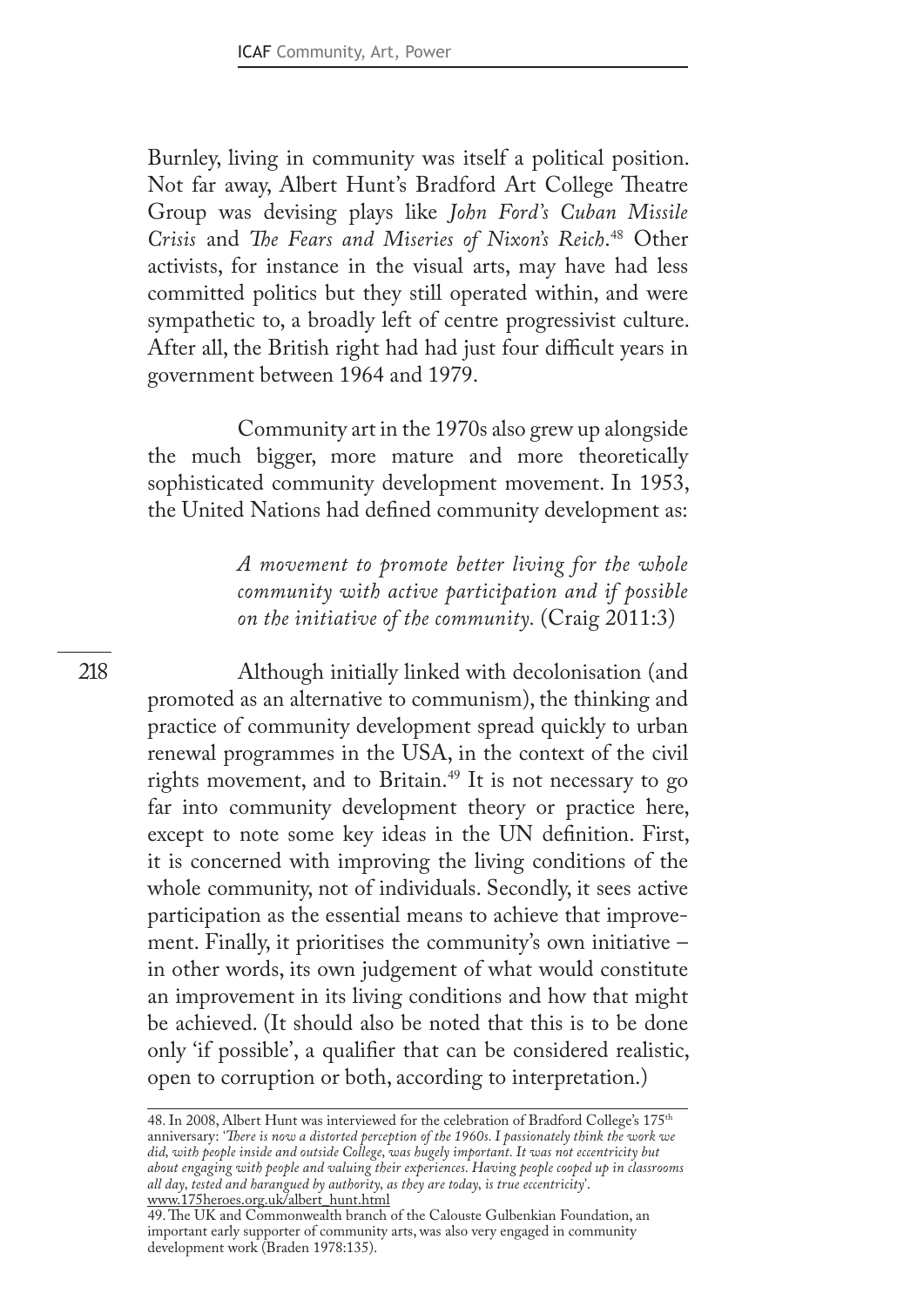By the 1970s, this practice was embedded in many poorer areas of Britain, with community development workers active in the creation and support of tenants' associations, women's groups and similar grass roots organisations. The community art movement, in cities like London, Glasgow and Manchester, and in the new towns being built to relieve urban overcrowding, found natural allies here as well as a body of ideas and experience on which to draw. It did so because many of its leaders were committed to an art that was public and collective, as John McGrath, founder of 7:84, wrote in 1981:

> *Teatre is not about the reaction of one sensibility to events external to itself, as poetry tends to be; or the private consumption of fantasy or a mediated slice of social reality, as most novels tend to be. It is a public event, and it is about matters of public concern. […] Te theatre is by its nature a political forum, or a politicising medium, rather than a place to experience a rarefed artistic sensibility in an aesthetic void.*  (McGrath 1981:83)*<sup>50</sup>*

At about the same time, the community arts advisory panel of the Greater London Arts Association described community art as an approach that:

> *Involves people on a collective basis, encourages the use of a collective statement but does not neglect individual development or the need for individual expression.*  (Kelly 1984:2)

The work they described included a very wide range of artistic action that was mostly ignored by established arts institutions and by the funding system: outdoor festivals, creative play, infatables, murals, community printing, radical writing and new media work. It also had room for traditional music and dance, popular forms such as rock music which, with the emergent punk movement and its DIY ethos, was also developing a political consciousness, and the artistic ex-

<sup>50.</sup> It is not coincidental that this book contains a foreword by Raymond Williams, who the same year also introduced Albert Hunt's *Te Language of Television: Uses and Abuses* (London 1981).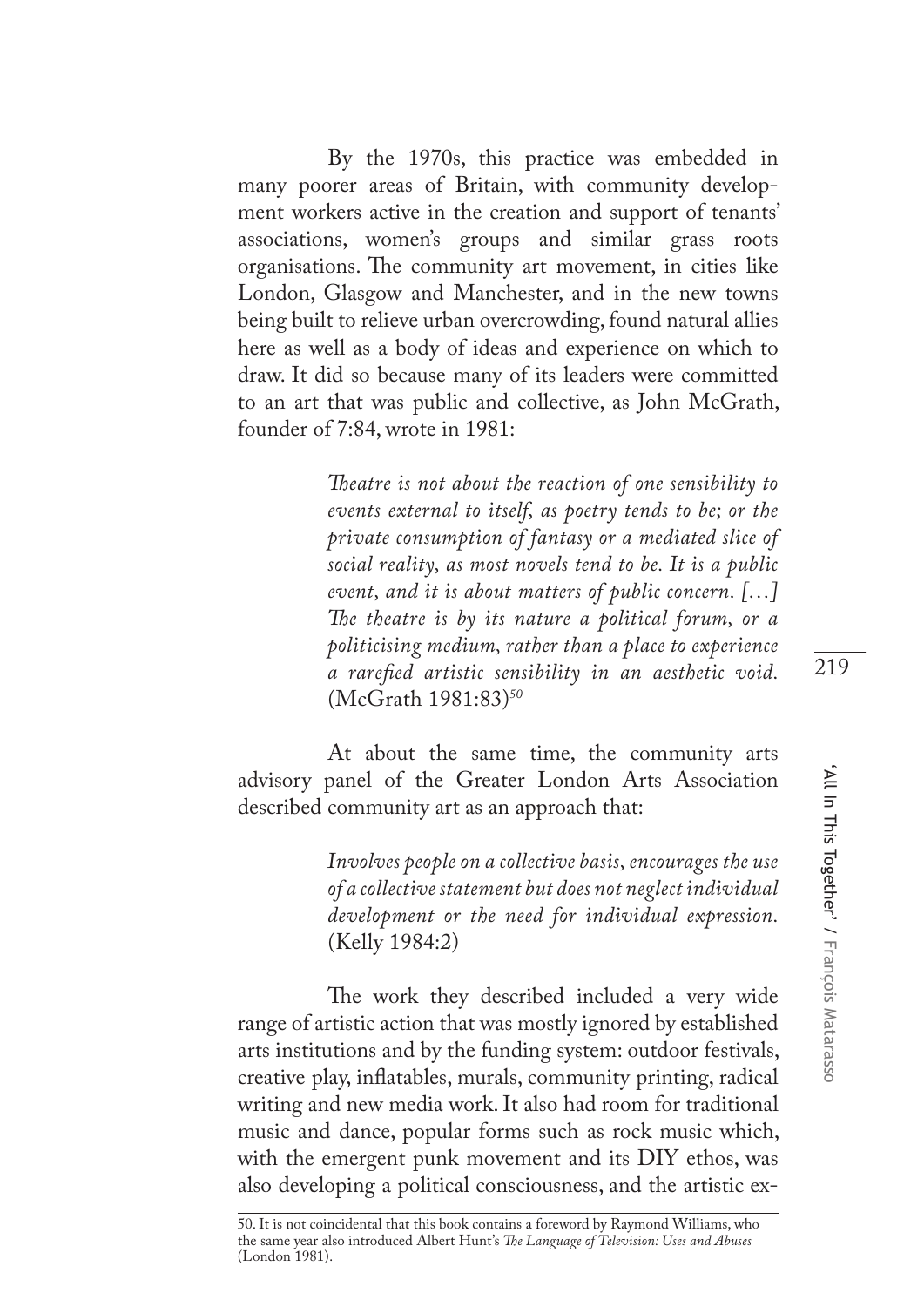pressions of people who had come to Britain from the Caribbean, Africa and the Indian sub-continent.

Now that the radical performances and festivals like Craigmillar and Easterhouse have gone, it is the murals painted in the poorer districts of London and other cities that are the most visible traces of this artistic vision. The work of Brian Barnes, Ray Walker and other artists are evocative survivors of community art at this time.<sup>51</sup> The *Floyd Road Mural* in Charlton, SE London is an emblematic example, painted in 1976 by Carol Kenna and Steve Lobb of Greenwich Mural Workshop, with the local resident's association.<sup>52</sup> The mural, still in good condition after 35 years, shows local people, black and white, resisting the bulldozers of commercial developers. Other images on London's walls show people united against fascism in the 1930s (*Te Battle of Cable Street*) or resisting the nuclear missiles that haunted many people's imaginations at the time (*Wind of Peace, Riders of the Apocalypse*). The contrast with Banksy's popular and witty, but cynical and essentially individual street paintings is striking: it is also notable that his work has been commercialised by the publishing and art markets.<sup>53</sup>

**'An histarical occayshan'** 

The development of community art in 1970s Britain occurred at least partly as the art world's response to the wider social changes of the time, just as its transformation in the 1990s was linked to the social and cultural changes going on then. The connection with the radical end of popular music, particularly punk, pub rock and reggae, has already been noted, and the political struggles evident within the arts were versions of much greater trials. London's murals often depicted solidarity and resistance but in idealised forms; unhappily, more vicious conficts were on the horizon by the end of the decade.

In April 1981, a little less than two years after the election of Margaret Thatcher, the inner London district of

53. '*A collection of works by grafti artist Banksy have sold for more than £400,000 at an auction in London*'; BBC News, 30 March 2012: www.bbc.co.uk/news/entertainmentarts-17559526

<sup>51.</sup> The London Mural Preservation Society website shows many of these works: londonmuralpreservationsociety.com/

<sup>52.</sup> londonmuralpreservationsociety.com/murals/foyd-road/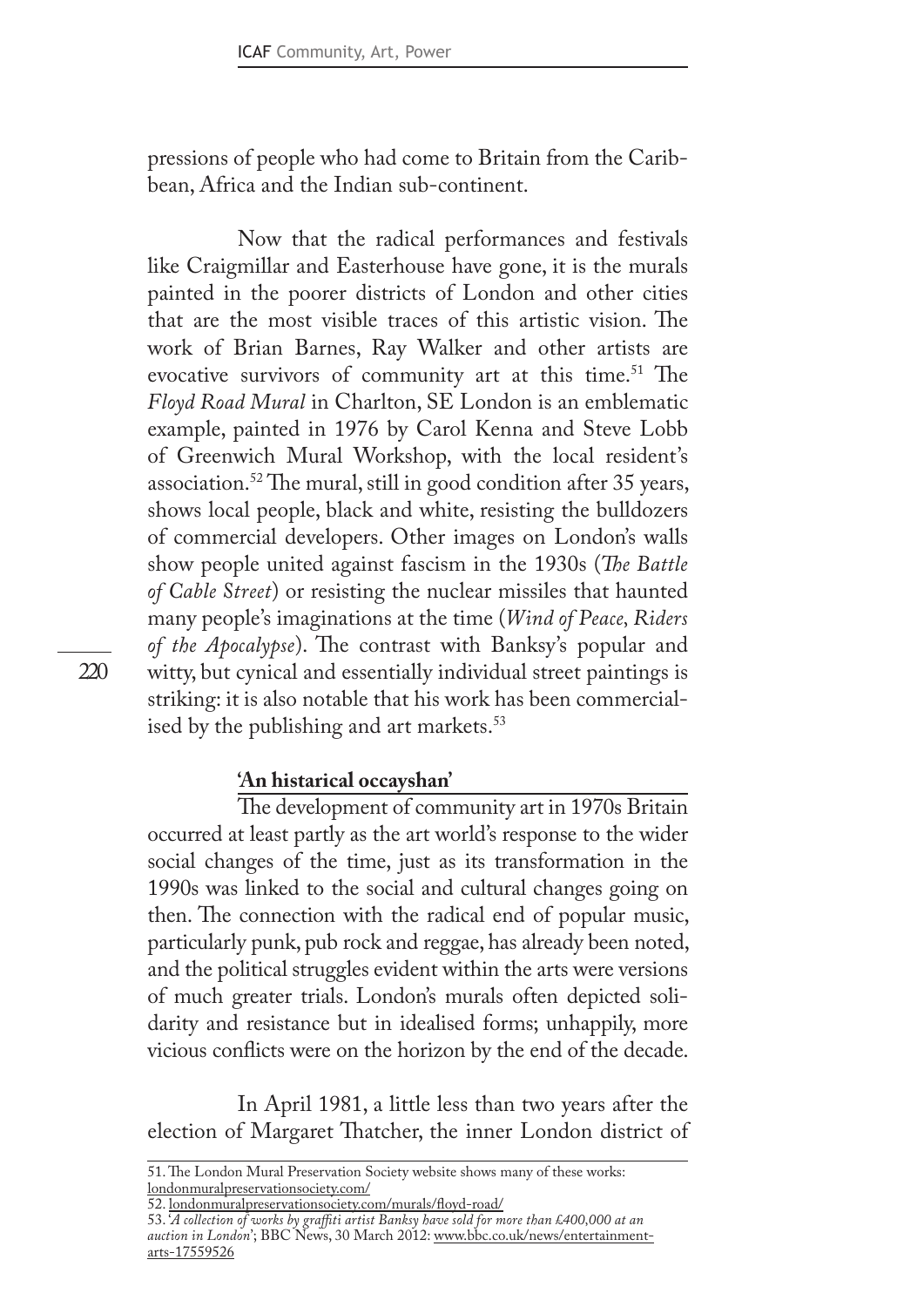Brixton experienced a violent confrontation between local people and the police. Street battles between mostly black youths and mostly white police officers raged for about 48 hours, resulting in hundreds of injuries and the burning of 28 buildings, with a further 117 damaged and looted. Petrol bombs were thrown for the first time in mainland Britain.<sup>54</sup> The riot was triggered by an incident in which a young black man had been stabbed, but it was fanned by a major police operation in the area over the previous days, codenamed 'Swamp 81', in which the police's power to stop and search people merely on suspicion (or 'sus' in the street talk of the day) was a source of great resentment, partly because it was used so disproportionately against young black men.<sup>55</sup>

The wider background included rapidly rising unemployment as Britain sank into recession and decades of mistrust between London's black population and its police force.56 For the poet Linton Kwesi Johnson, whose record, *Makin' History*, appeared in 1983, this was 'Di Great Insohreckshan', when it was:

> *doun inna di ghetto af Brixtan dat di babylan dem cauz such a frickshan dat it bring about a great insohreckshan an it spread all owevah di naeshan it woz truly an histarical occayshan (*Kwesi Johnson 2006:60)*<sup>57</sup>*

The Prime Minister did not see it as an historical occasion: for Margaret Thatcher, the events were simply 'criminal'.58 Nonetheless, she was forced to institute a public inquiry under Lord Scarman, which reported in November

<sup>54.</sup> www.met.police.uk/history/brixton\_riots.htm. The Metropolitan Police

appointed its first black officer, Norwell Roberts, in 1967; the participation of white youths in the events is recorded by Darcus Howe: 'Darcus Howe remembers the "insohreckshan"', *New Statesman,* 3 April 2006, www.newstatesman.com/200604030015

<sup>55.</sup> The name of this operation is notable, since the word 'swamp' had often been used by the opponents of immigration to describe its efect on British society; the word can be seen as a 'dog whistle' term, seemingly bland but an immediately recognizable signal to a specifc group.

<sup>56.</sup> Op. cit. *New Statesman*, 3 April 2006.

<sup>57.</sup> Linton Kwesi Johnson, 'Di Great Insohreckshan', from *Making History*, Island Records, 1983; the poem is also at The Poetry Archive www.poetryarchive.org/poetryarchive/single-Poem.do?poemId=14960

<sup>58.</sup> en.wikipedia.org/wiki/1981\_Brixton\_riot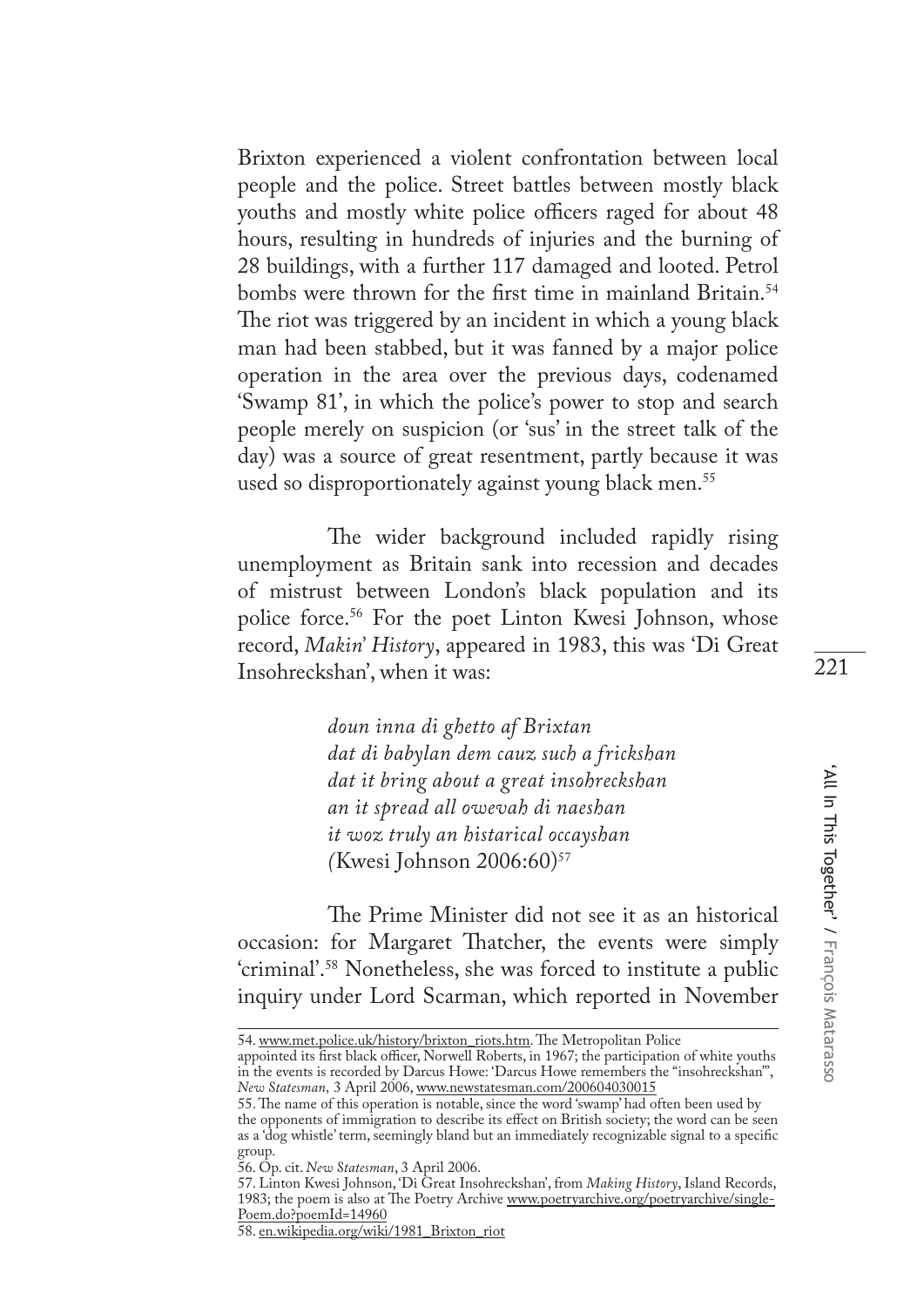1981 that 'complex political, social and economic factors' created a 'disposition towards violent protest'.59 Before then, however, urban unrest had spread to other parts of the UK. In July riots took place in London, Birmingham, Manchester, Bristol and elsewhere. Disturbances in the Toxteth district of Liverpool were particularly ferocious, lasting nine days and leading to hundreds of injuries and arrests as well as massive destruction of property.

That month, the No. 1 single in the UK pop charts was 'Ghost Town' by The Specials, which had evidently captured the mood of many young people:

> *Tis town, is coming like a ghost town Why must the youth fght against themselves? Government leaving the youth on the shelf Tis place, is coming like a ghost town No job to be found in this country Can't go on no more The people getting angry*<sup>60</sup>

The Specials were the first major British band with black and white members, drawn from the working class communities of Coventry. Their anti-racist unity was nonnegotiable, embedded in the very name of their (independent) record label: 2 Tone. The Specials, along with other ska and reggae bands of the time, had emerged from a politicised punk and post-punk music culture that expressed social(ist) solidarity in Rock Against Racism and the Anti-Nazi League (Hewison 1995:200ff).<sup>61</sup> This movement continued through the early 1980s, reaching a high point of public consciousness with Live Aid in 1985 and ending with the Red Wedge music collective that supported the Labour Party's failed 1987 election campaign. After Margaret Thatcher's third successive election victory, musicians seemed to lose their appetite for politics. In 1988, Billy Bragg sang, in 'Waiting for the Great Leap Forwards':

59. news.bbc.co.uk/1/hi/programmes/bbc\_parliament/3631579.stm

60. Jerry Dammers, 'Ghost Town', 2 Tone Records 1981, www.thespecials.com/music/ view/36

<sup>61.</sup> Many other commercially successful singers expressed strong anti-government views in the late seventies and early eighties, including the Clash, the Jam, UB40, Billy Bragg, Tom Robinson and Elvis Costello.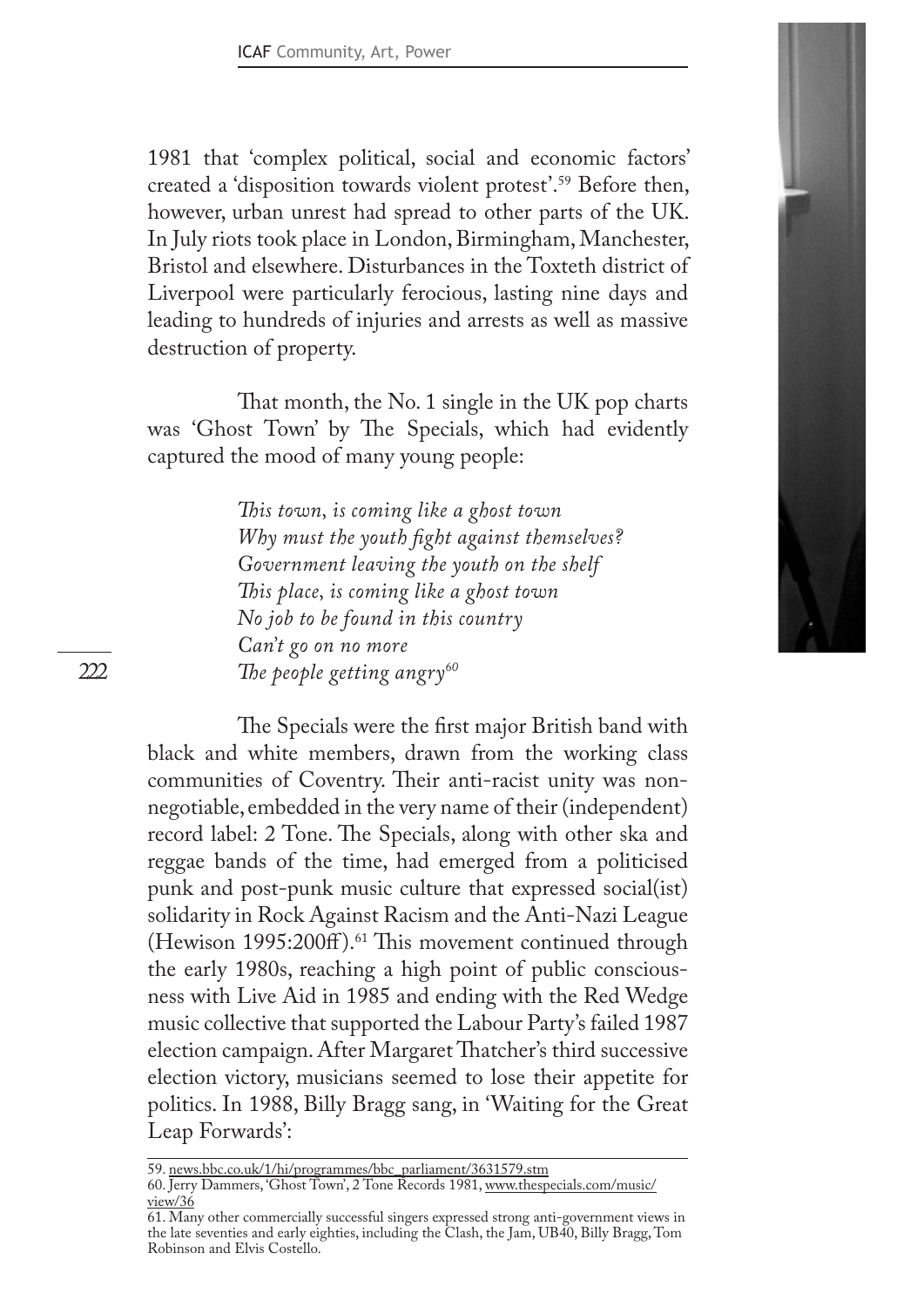

*François Matarasso (L) makes a point at the Mini-ICAF on 2 December 2011 while Eugene van Erven (R) listens. Photo: Arnold Zwanenburg*

*Mixing pop and politics he asks me what the use is I ofer him embarrassment and my usual excuses<sup>62</sup>*

Today, an online search for 'red wedge' offers mostly shoes: a neat symbol of the shift from politics to consumerism.

It has been argued that 'Thatcher paid little heed to Scarman after 1981' (Neal 2003:57) but some things did change. Most symbolically, the 'Sus' law, that gave the police powers to stop and search people in the street, was repealed in August 1981.63 Reforms were also made to police procedures and recruitment. Such measures did not, of course, solve the problems of policing diverse and multicultural communities, as subsequent events have shown: for example, in 1999, the

<sup>62.</sup> Billy Bragg, 'Waiting for the Great Leap Forwards', from *Workers Playtime*, Go! Discs,1988. The album appeared with the label 'Capitalism is killing music', a satiric comment on the stickers then appearing on the records of the big music companies stating that 'Home taping is killing music'.

<sup>63.</sup> The police have since regained these powers and many others in the name of public order and security, under both Conservative and Labour governments.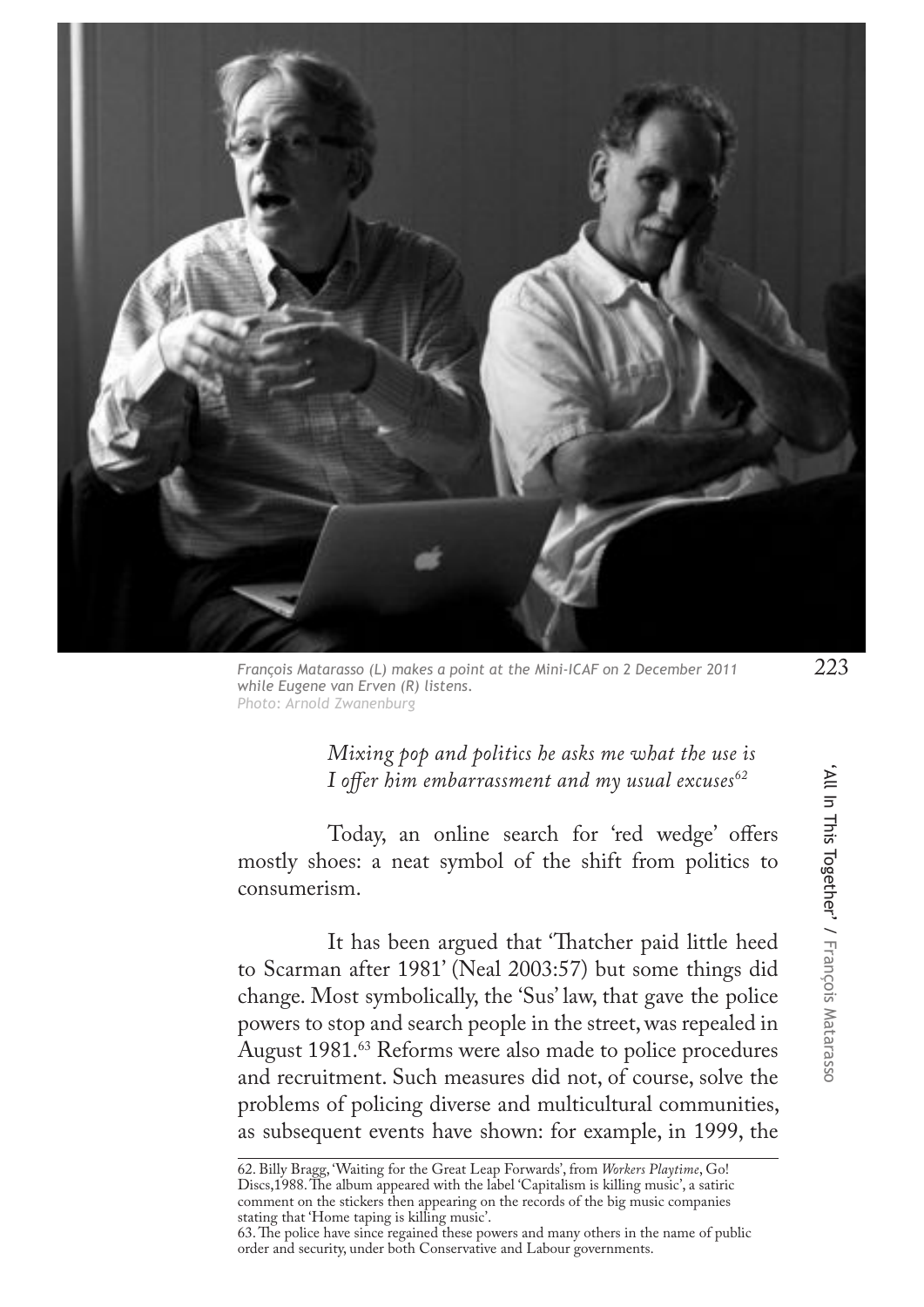Macpherson Inquiry into the murder of Stephen Lawrence and its investigation described the Metropolitan Police as 'institutionally racist'.64

The Thatcher government also responded to the 1981 riots by investing in urban regeneration, including some cultural initiatives such as the Garden Festivals advocated by the then Secretary of State for the Environment, Michael Heseltine, and the creation of an outpost of the Tate Gallery in the decaying Liverpool docks (Hewison 1995:280f). For Britain at least, these were the frst steps towards an enthusiasm for culture-led regeneration, inspired by Glasgow's year as European Capital of Culture in 1990 and enabled by the huge flow of funds for capital investment in cultural infrastructure that followed the creation of the National Lottery in 1994. The ground was being laid for the artistic boom of the late 1990s, even if it was not quite the 'new Renaissance' one minister would declare on the eve of the fnancial crisis.65

224

Culture-led urban regeneration projects could not be expected to end civil unrest in Britain; nor did it. With the Miners' Strike in 1984 and new urban riots in 1985, resistance to government policy and state power continued for some years.66 Indeed, the 1990 Poll Tax Riots are acknowledged to have contributed to ending Margaret Thatcher's Prime Ministership.<sup>67</sup> There have been disturbances in the 20 years since then, often, as in Brixton, associated with the policing in inner cities. There is a conscious history of popular rebellion

<sup>64.</sup> See www.guardian.co.uk/uk/1999/feb/24/lawrence.ukcrime12; the Macpherson Report at <u>www.archive.official-documents.co.uk/document/cm42/4262/4262.htm</u>

<sup>65.</sup> James Purnell MP Secretary of State for Culture, 5 January 2008: '*When Brian [McMaster] talks about the potential for a new Renaissance, I don't think that's an overstatement. It's exactly true.*' www.guardian.co.uk/uk/2008/jan/05/artnews.artsfunding 66. Some community arts organisations were involved on the fringes of these struggles: for instance, Corby Community Arts printshop produced posters and leafets for the unsuccessful campaign to prevent closure of the town's steel works in the early 1980s. Big Country's 1984 record, *Steeltown*, celebrates Corby's industrial history, one of the last such expressions in popular music.

<sup>67.</sup> The Poll Tax was the name given by its opponents to the Community Charge, which in 1988 replaced the longstanding Rates system for funding local government. The Community Charge was no longer based on the value of a house, but on the number of people living in it, a move which it was argued shifted the burden of taxation from the wealthy to the poor. The Community Charge was short lived. It was replaced in 1992 by the current Council Tax, a value-based property tax like the old Rates, under the government of Margaret Tatcher's Conservative successor, John Major.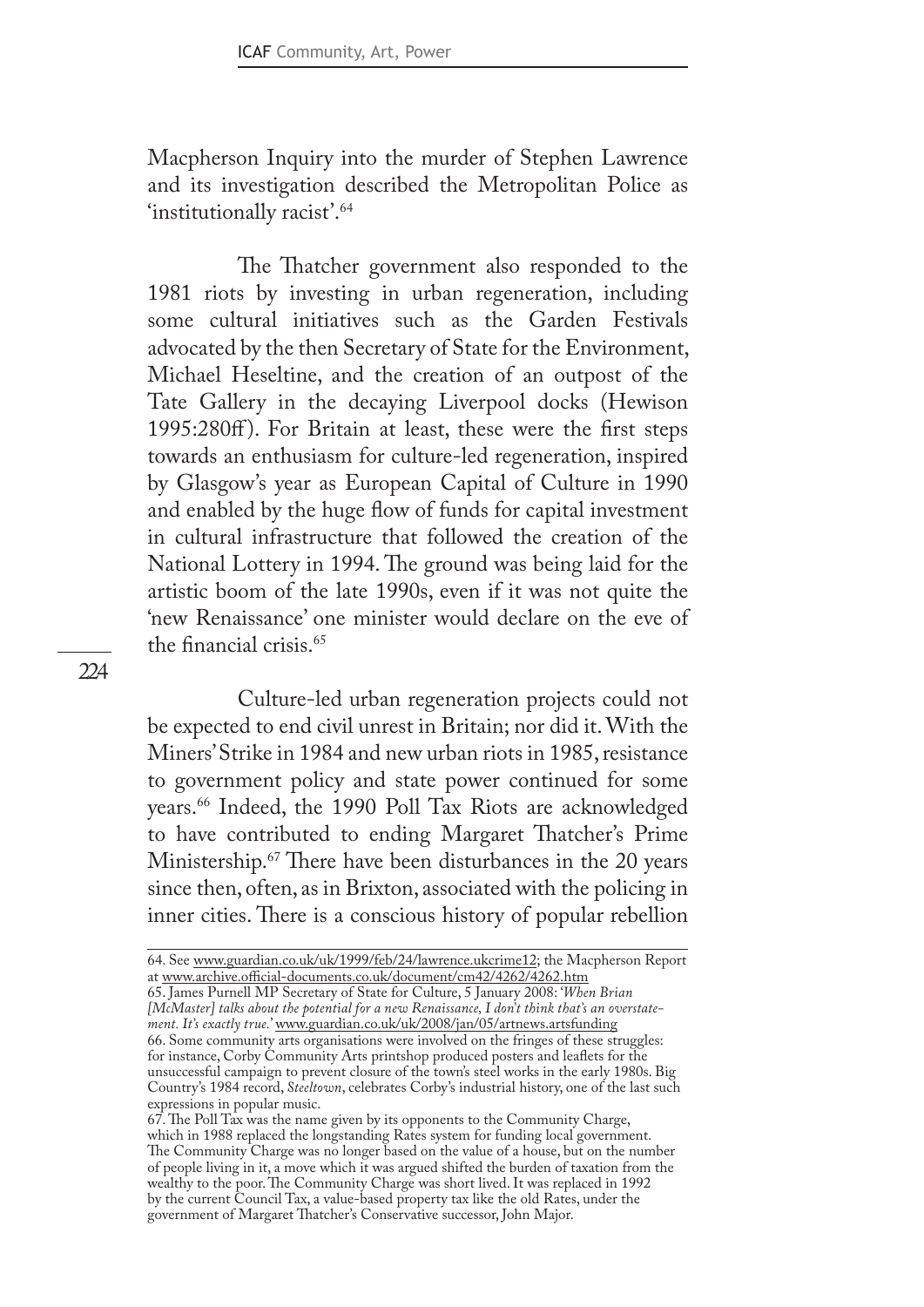inseparable from British democracy.<sup>68</sup> Schoolchildren are taught – or were in the 1960s – about Magna Carta, Simon de Montfort and the frst parliament, the Peasants' Revolt, the Pilgrimage of Grace, the Civil War, the Glorious Revolution, the Peterloo Massacre, the Levellers, the Luddites, the Suffragettes and the Jarrow Marchers. In 1988 the Thatcher government's local taxation reform was given the benign title 'Community Charge': its opponents renamed it the Poll Tax, making an explicit connection across 600 years with the unjust taxation that sparked the Peasants' Revolt in 1381.69

## **Ideas of community**

In 1981, the idea of community, so central to the collectivist ideas of community artists, still had popular resonance. As late as 1983, Raymond Williams could write:

> *Unlike all other terms of social organisation (state, nation, society, etc.) [community] never seems to be used unfavourably, and never to be given any positive opposing or distinguishing term.* (Williams 1983:76)

Admittedly, Williams was a man of an earlier age, born in 1921 and formed in pre-war working-class Wales and post-war welfare state intellectual circles. By the time of his death in 1988, politically at least, the idea of community was becoming rapidly discredited by an ascendant neoliberal ideology. The word was treated with suspicion by academics and radicals alike; it seemed increasingly tainted, particularly as Government co-opted its positive associations to rebrand policies such as the 'community charge', 'community policing' and 'care in the community'. George Orwell had warned of 'Newspeak' in 1984: it had reached Britain in good time.

By the late 1980s, community art was associated, not always unfairly, with simplistic certainties articulated in work of little artistic ambition. It seemed like Billy Bragg's singing: heartfelt, but not Schubert. And mixing pop and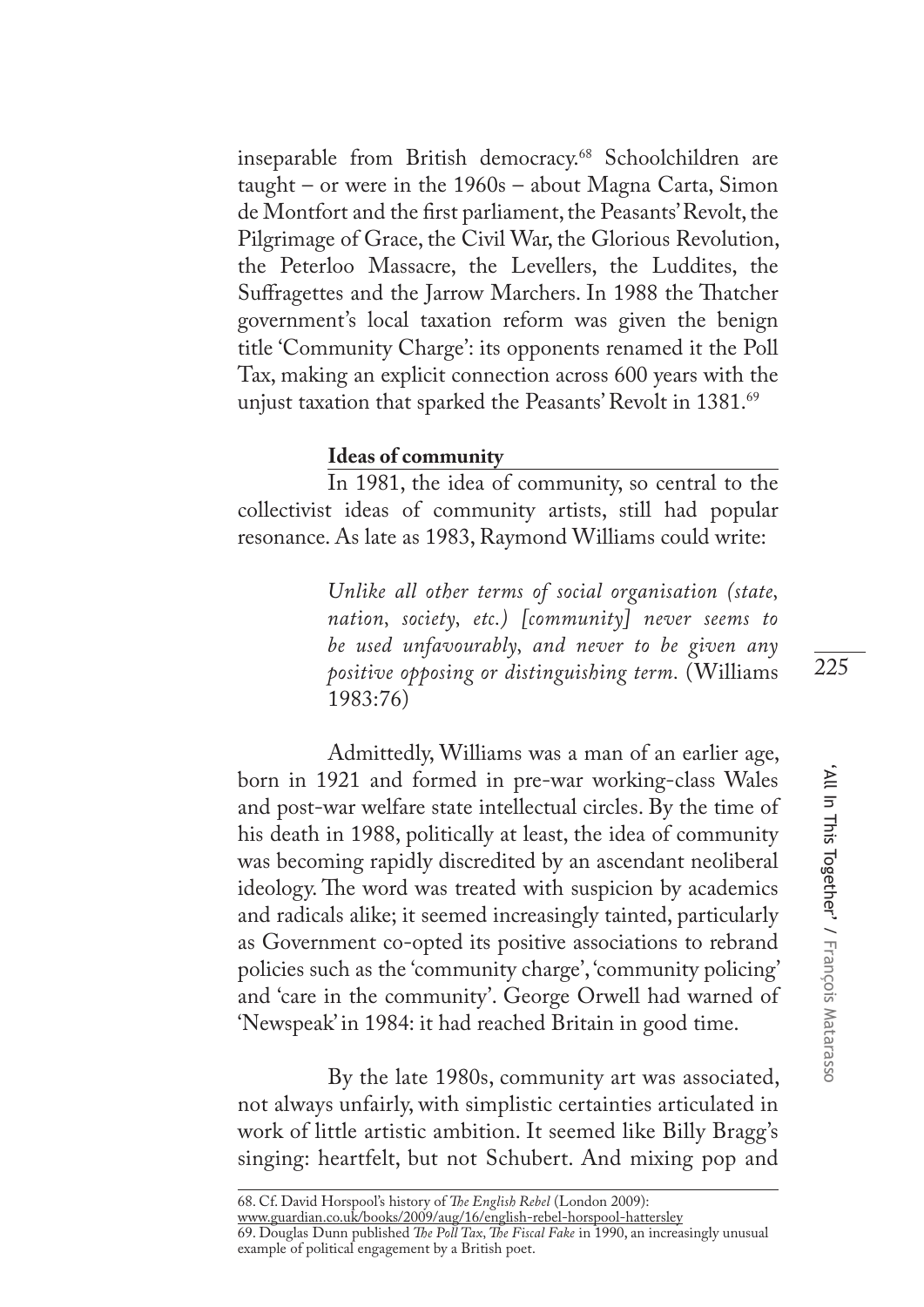politics – what *was* the use? Community art looked tired and old fashioned in the early days of computers, the Internet and the 'creative industries'. Its slogans seemed disconnected from its actual practice. It could be criticised for infghting, self-indulgence and obscurantism; it frequently was for its quality and aesthetics (Witts 1998:481). Community art had even come to seem naïve to some of its practitioners after a decade of Thatcherism, privatised public services and deregulated fnance, as it had always been to its opponents in the arts and politics.

By renaming their practice 'participatory arts', artists working in social contexts seemed to free themselves from all this unhappy lumber in a single bound. The new term was neutral and descriptive, a simple statement of what the work did. Where community art saw itself as a form in its own right, the addition of a fnal 's' enabled the participatory arts to become a method applied to all other forms.<sup>70</sup> So art forms and styles previously criticised as 'bourgeois' could be recast as ideologically neutral, while their advocates adapted the once radical methods of community artists to the cause of advancing civilisation. The techniques of cultural democracy were conscripted to the cause of the democratisation of culture. Because it coincided with deep changes in social policy driven by the neoliberal ideology that came to dominate politics and public life during the 1980s, the change both refected and enabled a shift in practice.

The difference can also be seen in some aspects of the riots that shattered many urban districts of England in August 2011; (interestingly, neither Wales nor Scotland, where Thatcherism had much less appeal than in England, experienced this unrest). The similarities with the events of 1981 are obvious. The differences are also illuminating and mirror some of the changes in British society evident in its community art and wider culture.

<sup>70.</sup> Others see this question diferently. Owen Kelly, for example, argued against the idea that community art was a form, saying instead that it was *how* work happened that characterized its innovation (1984:18). But, of course, form is created by how something is done. The Arts Council – admittedly not a trust-worthy guide in this area – implicitly treated community art as a form by creating a Community Arts Panel alongside its existing art form panels; it never established a Participatory Art Panel. The use of the final 's' in both terms is also a matter of interpretation: in fact there was and is little consistency, a fact that tends to confrm the view of limited theoretical clarity among practitioners in either feld.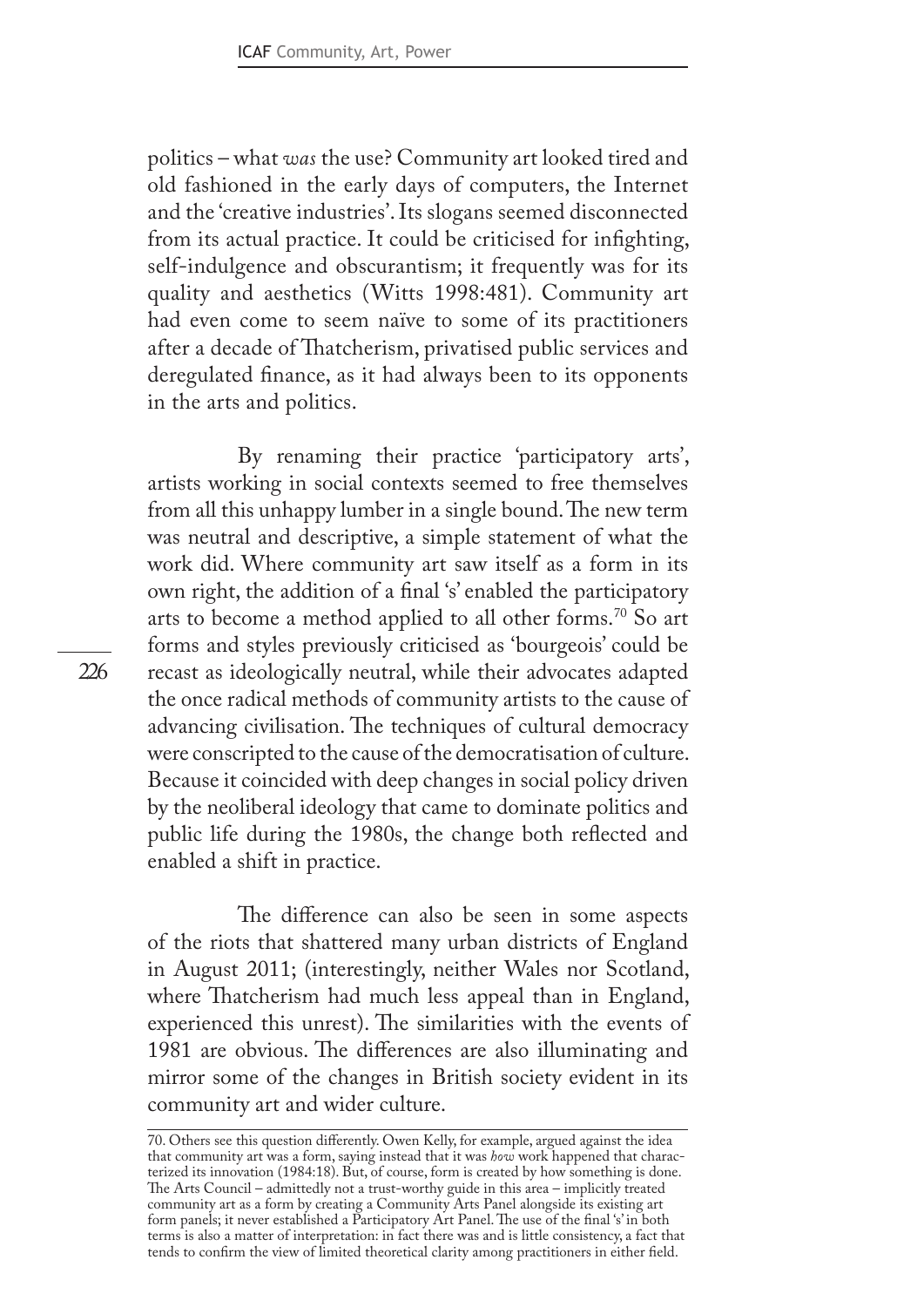#### **'You should get some of your own'**

The London riots of August 2011, in the midst of economic depression and a year into the frst Conservativeled government since 1997, were the most violent and widespread since those of 1981. On 9 August, Claire Burlington, a resident of Woolwich (South East London), reported what she saw on her blog:

> *Te main shopping street, Powis Street, was like a war zone. A war where glass, rubbish, fre extinguishers, rubble and mannequin body parts were the major weapons. I couldn't see all the shops as parts of the street were totally blocked of, but this incomplete list will give an idea as to what it was like: Argos – looted; M and S – windows smashed and looted; all the mobile phone shops looted and smashed; all the pawnbrokers in the side streets – CashConverters etc and smaller independent jewellers-cum-pawnbrokers – smashed windows, forced security grilles and looted; New Look – windows smashed and looted (I thought it was really bizarre that all their window mannequins had gone), Burton – windows smashed and looted; Bon Marche – smashed and looted, video game shop – smashed and looted; a now-unidentifable shop (possibly a mobile phone shop) – burnt to a shell with walls collapsing into the street and frefghters still putting out the fames; Natwest bank – smashed windows and looted.<sup>71</sup>*

> *Tree large buildings, including a new Wilkinson's supermarket, had been torched and a number of other fres had been started.*

There were many similarities between 1981 and 2011. In both cases, riots occurred as a fairly new and not very popular right wing government responded to economic

<sup>71.</sup> It is worth quoting this frst hand account at length both for its vivid description of the efects of the riots on residents and because it is unmediated by the interests of politicians or media companies: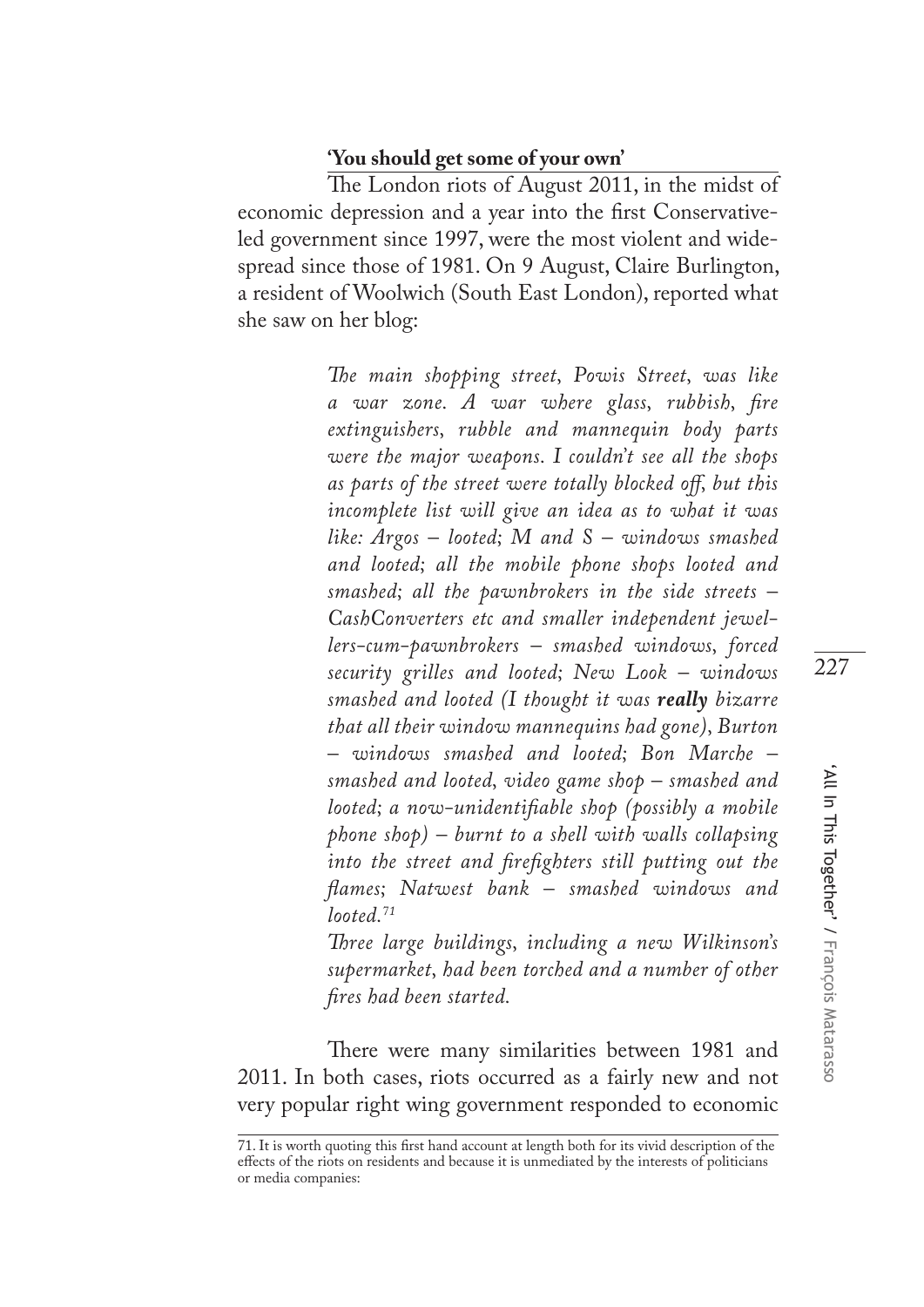recession by implementing large scale public spending cuts.<sup>72</sup> Again, a police assault on a black man (the fatal shooting of Mark Duggan on 4 August 2011) was the initial spark, seeming to confrm perceptions of police racism and injustice among those involved.<sup>73</sup> There was, according to research by the London School of Economics and The Guardian newspaper, a signifcant sense of political anger felt by many of those involved in 2011:

> *'I still to this day don't class it as a riot,' said one young man in Tottenham. 'I think it was a protest.' He was far from alone. A consistent theme emerging from the experiences of the rioters across England was that they harboured a range of grievances and it was their anger and frustration that was being expressed out on the streets in early August.<sup>74</sup>*

However, in the dominant media narratives about the riots, this aspect was overshadowed by a discourse that, in theory and rhetoric, is very similar to that of 1981.75 David Cameron, like Margaret Thatcher, saw only 'pure criminality', going on to argue that:

> *Tis was about behaviour… people showing indifference to right and wrong… people with a twisted moral code… people with a complete absence of selfrestraint.<sup>76</sup>*

The riots did produce large scale criminality, but that is not so unusual in Britain today. The MPs who abused their generous expenses scheme might equally be described

<sup>72.</sup> There had already been violent demonstrations against the Coalition's increase of student tuition fees from £3,000 to £9,000 per year and the scrapping (in England, but not in Scotland, Wales and Northern Ireland) of the Education Maintenance Allowance, which supported students from low-income families. www.bbc.co.uk/news/education-15646709 73. www.guardian.co.uk/uk/2011/nov/18/mark-duggan-ipcc-investigation-riots. The London School of Economics and Political Science (LSE) and *The Guardian* newspaper have conducted important research into the riots, including interviewing 270 people directly involved in the events. Of these people, 73% had been stopped and searched by police in the previous 12 months. *Reading the Riots, Investigating England's summer of* disorder, The Guardian/LSE, p.19; available at www.guardian.co.uk/uk/interactive/ 2011/dec/14/reading-the-riots-investigating-england-s-summer-of-disorder-full-report 74. *Reading the Riots*, p.24.

<sup>75.</sup> The LSE/*Guardian* research highlights the widely different interpretations of the causes held by interviewees who were involved and the public at large, an aspect which must be troubling to anyone concerned about social cohesion: *Reading the Riots*, p.11. 76. www.number10.gov.uk/news/pms-speech-on-the-fghtback-after-the-riots/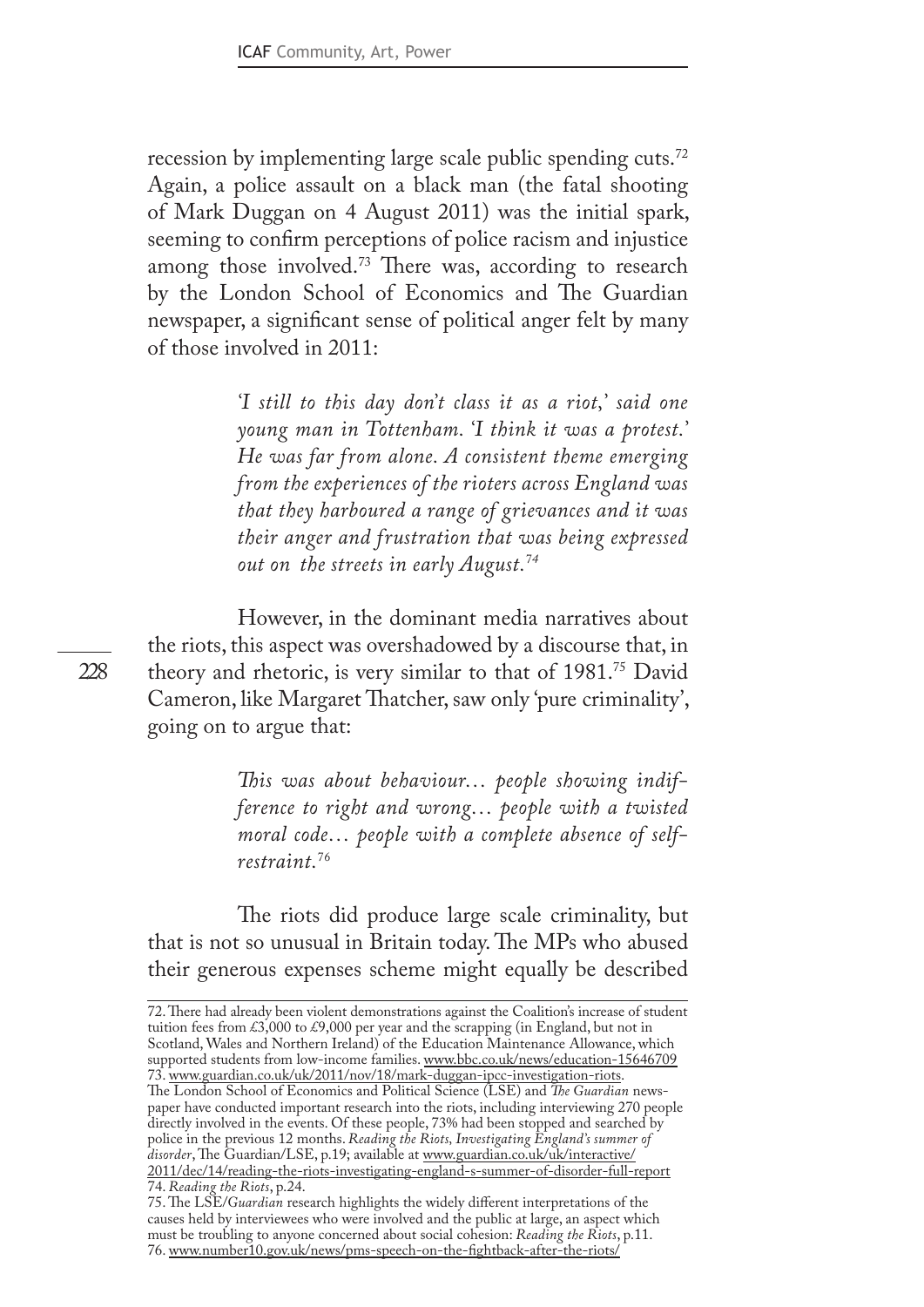as criminals with 'a twisted moral code'; several went to prison in 2011. The bankers who stole from their clients, fixed interest rates and fuelled the economic crisis also showed 'a complete absence of self-restraint', though few have yet been imprisoned.

But focusing only on individual criminality, rather than the systems that allow people to behave criminally – or even encourage them to think that doing so is 'normal' – is an inadequate response to a social, economic and political crisis that is systemic. It also does little to prevent a recurrence of criminal behaviour – and one thing we can say about both riots and fraud is that they recur. So, without lessening individual responsibility for individual acts, we should look at the conditions that made their behaviour not just possible, but acceptable, to people with no previous criminal record. One way into thinking about those conditions is to ask how 2011 was diferent from 1981.

The obvious novelty, widely analysed by the media, is the belief that the 2011 riots were predominantly about personal greed, as young people smashed their way into high street stores to steal mobile phones, computers, trainers, clothes and other consumer goods. One young person interviewed for the LSE/Guardian study of the riots said:

> *Te rioting, I was angry. Te looting, I was excited. Because, just money. I don't know, just moneymotivated. Everything that we done just moneymotivated.<sup>77</sup>*

Because this image was real, it was easily burnished by media corporations with their own commercial and political interests. Photographs of people looting or even posing with stolen goods were widely published and fuelled public support for unusually tough sentencing by the courts.78 The initial protest over the death of Mark Duggan was quickly overshadowed and the disorder's political dimen-

<sup>77.</sup> *Te Guardian*, Monday 5 December 2011; www.guardian.co.uk/uk/2011/dec/05/ summer-riots-consumerist-feast-looters 78. www.dailymail.co.uk/news/article-2023667/London-riots-Looter-posts-photo-booty-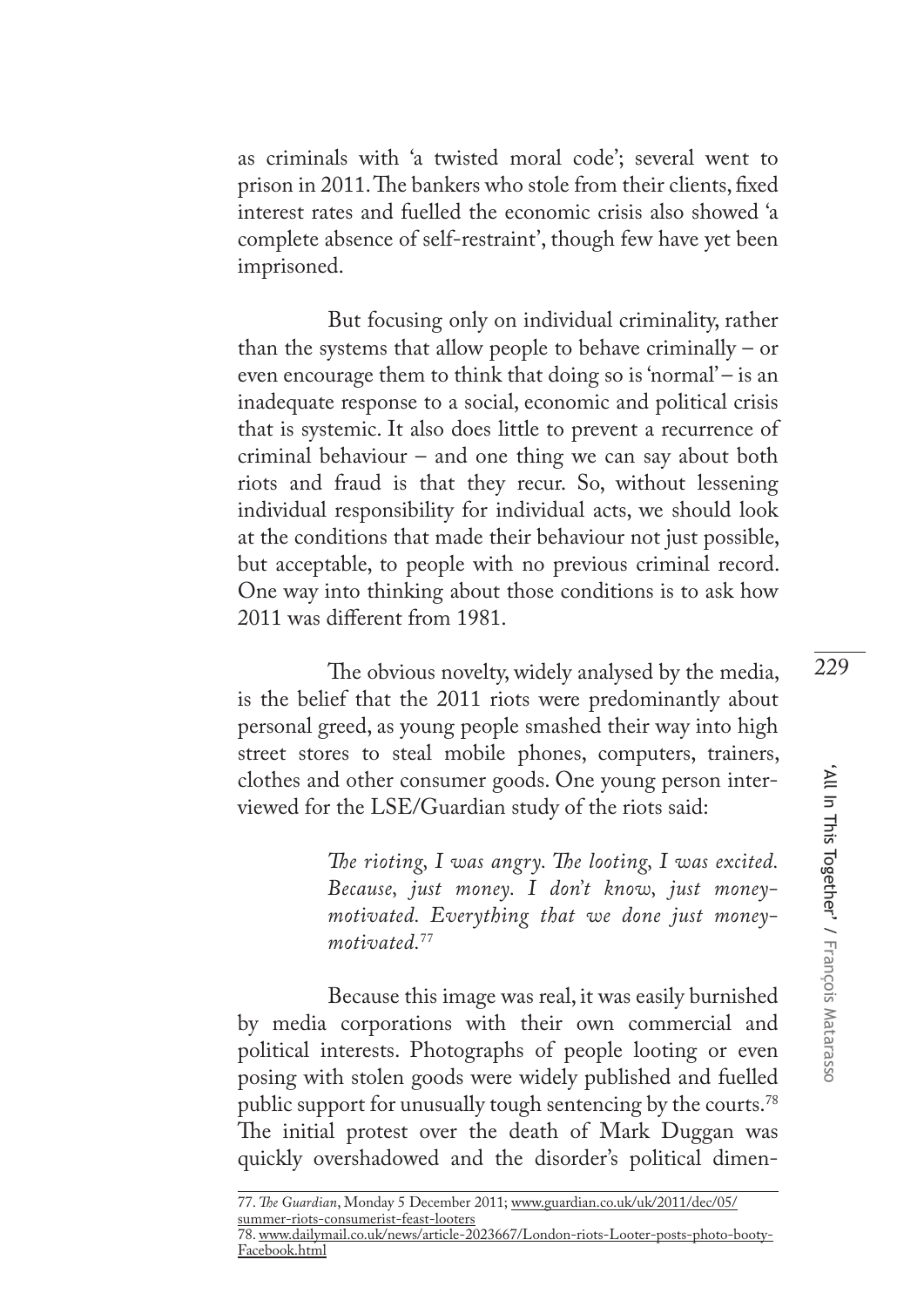sions obscured.79 Instead, the media – itself expanded beyond imagination since 1981, when there were just three TV channels and newspapers were literally and not just metaphorically monochrome – focused on personal stories of victims and perpetrators. A revival of the established moral panic about youth gangs (which can be traced back to the battles between Mods and Rockers in the 1960s, if not earlier) was the media's only suggestion that there was any collective or organised aspect to the riots.<sup>80</sup> Otherwise, it was the increasingly familiar story of selfsh individualism, personal greed and moral vacuity, versions of which have already been used to explain the banking crisis, the parliamentary expenses scandal and now phone-hacking, media intrusion and bribery.<sup>81</sup>

*ICAF workshop. Photo: Roy Goderie*



<sup>79.</sup> The LSE/*Guardian* research reports that some looters justified their actions with an anti-capitalist analysis, making reference to the morality of large corporations, but what weight should be placed on this is unclear: www.guardian.co.uk/uk/2011/dec/05/moralityof-rioters-summer-riots

81. The last have all emerged in the Leveson Inquiry into 'the culture, practices and ethics of the press' set up in July 2011 by David Cameron; www.levesoninquiry.org.uk/

<sup>80.</sup> According to the LSE/*Guardian* research, 75% of the general public believe that gangs were an important cause of the riots, while only 32% of the interviewees actually involved thought so; *Reading the Riots*, p.11.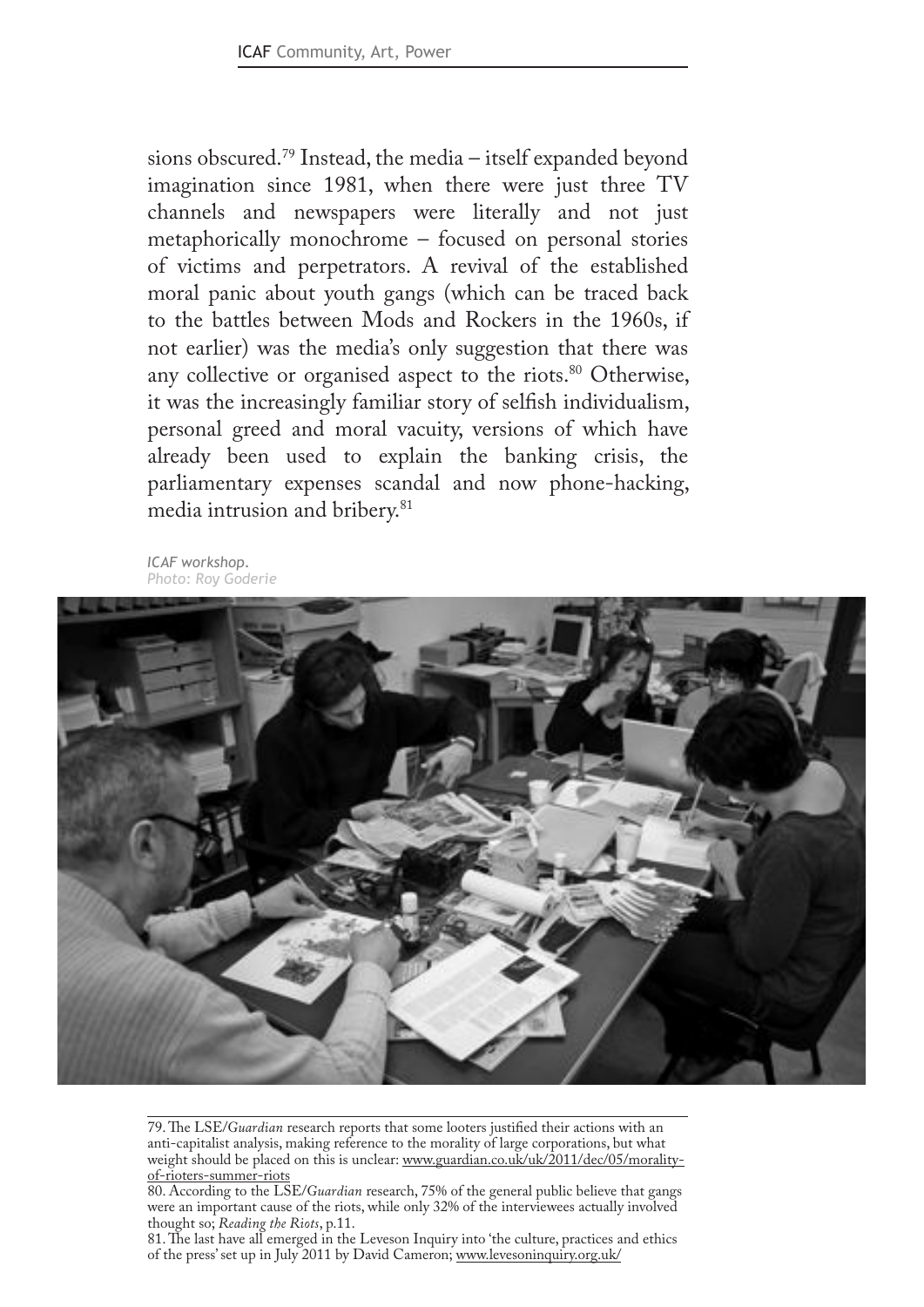That story is neatly represented by the song that was at the top of the UK pop charts in August 2011. It was 'Swagger Jagger', the frst record by Cher Lloyd, who fnished fourth in the 2010 series of the popular TV programme, *T<sup>e</sup> X Facto*r. Its chorus runs:

> *Swagger jagger, swagger jagger You should get some of your own Count that money, get your game on Get your game on, get ya, get ya, game on<sup>82</sup>*

This is a long way from the socio-political statement of 'Ghost Town', though the imperative to 'get some of your own and count that money' is just what the looters were doing, perhaps feeling that they were only following the example of the politicians, bankers and celebrities of Britain's sorry elite. It seemed that many people's principal objection to consumer capitalism was that they didn't get enough of it. One casualty of the Woolwich rioting was rich in symbolism. A mural by Carol Kenna and Steve Lobb was destroyed when Wilkinson's store burnt. It had, in Steve's words, 'made the case for the communities of the town to live happily together'.83

There was no sustained critique of power in 2011, as there had been 30 years before, only rage, frustration and a profound sense of injustice. And so there has been no public inquiry into the causes and consequences of the riots: just severe custodial sentences. In the past, political parties and trades unions, community development and education activists – including artists – could give collective form to such feelings. In an era of depoliticised individualism, who was there to organise, analyse or explain? The absence of an articulate political dimension leaves the individual unquestioned as the central actor in a market economy. The collective 'wi' that Linton Kwesi Johnson places at the heart of the 'histarical' confrontation with 'babylan' is absent

<sup>82.</sup> Curiously, this song was a collective effort, requiring nine contributors, mostly American hip-hop producers, a commercial manufacturing process strikingly diferent from the independent DIY ethos and authorship of 2 Tone and the punk movement; www.cherlloyd.com/gb/songs/entry/swagger\_jagger/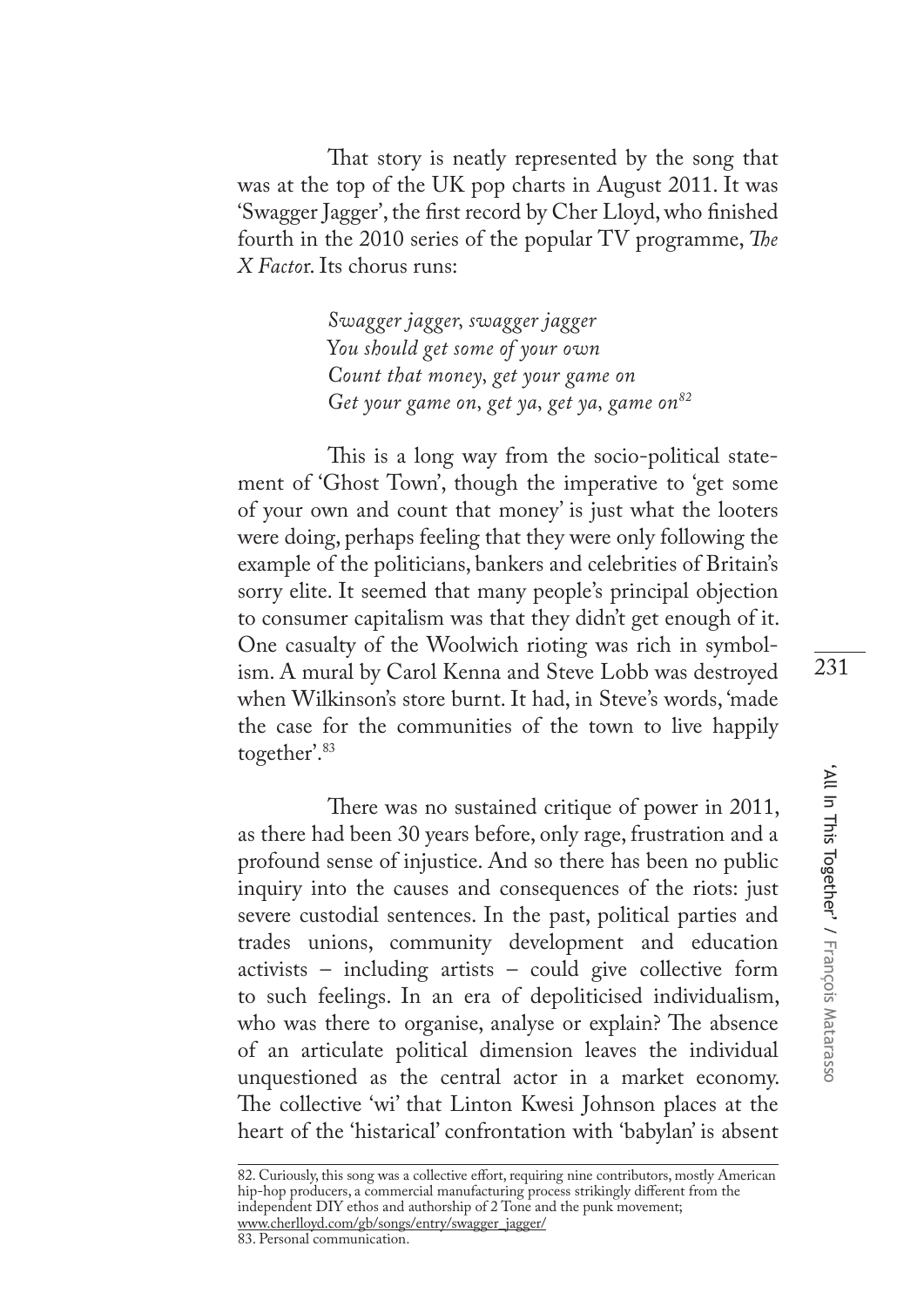today.84 In a race for private satisfaction, it's everyone for himself or herself – and the devil take the hindmost.

# **From radical to remedial: Participatory arts and Tatcherism**

The key difference of participatory arts, in keeping with trends in British economic and social policy throughout the 1980s and 1990s, was its attention to individuals rather than communities and its depoliticised response to their situation (Matarasso 2007). Projects focused less on community as expressed in place and more on groups of people seen – often by public agencies who provided the funding – as having common problems such as poor health. Those problems themselves were often treated apolitically, for instance as part of a discourse about well-being rather than the reality and causes of health inequality. People enjoyed and benefted from taking part in these arts projects but change, such as it was, was mainly personal. Art forms and activities that offered opportunities for celebration, such as parades, carnivals and outdoor events, took precedence over those that demanded more intellectual, aesthetic or political engagement from participants, audiences or the artists themselves.

Community art's critical relationship to art and society was fawed in many ways but it has been increasingly hard, since the mid-1990s, to see a critical dimension in participatory arts at all. It is also worth noting that the term 'participatory arts' has not gained currency outside the arts world itself. It is used largely by professionals, often loosely and sometimes almost as a euphemism: some admit freely that the people they work with do not understand it, preferring instead the more familiar concept of community art, with or without a fnal 's'.85Nearly 30 years ago, Owen Kelly castigated the community arts movement for its failure to capitalise on its early promise or its beliefs, arguing that:

<sup>84.</sup> Johnson's 'wi' is truly a political collective, since he says in the poem that he was not there himself: 'it woz event af di year / an I wish I ad been dere' (Kwesi Johnson 2006:60).

<sup>85.</sup> A Google search for 'community art' produces about 181 million results; the same search for 'participatory art' gives just 7.6 million hits.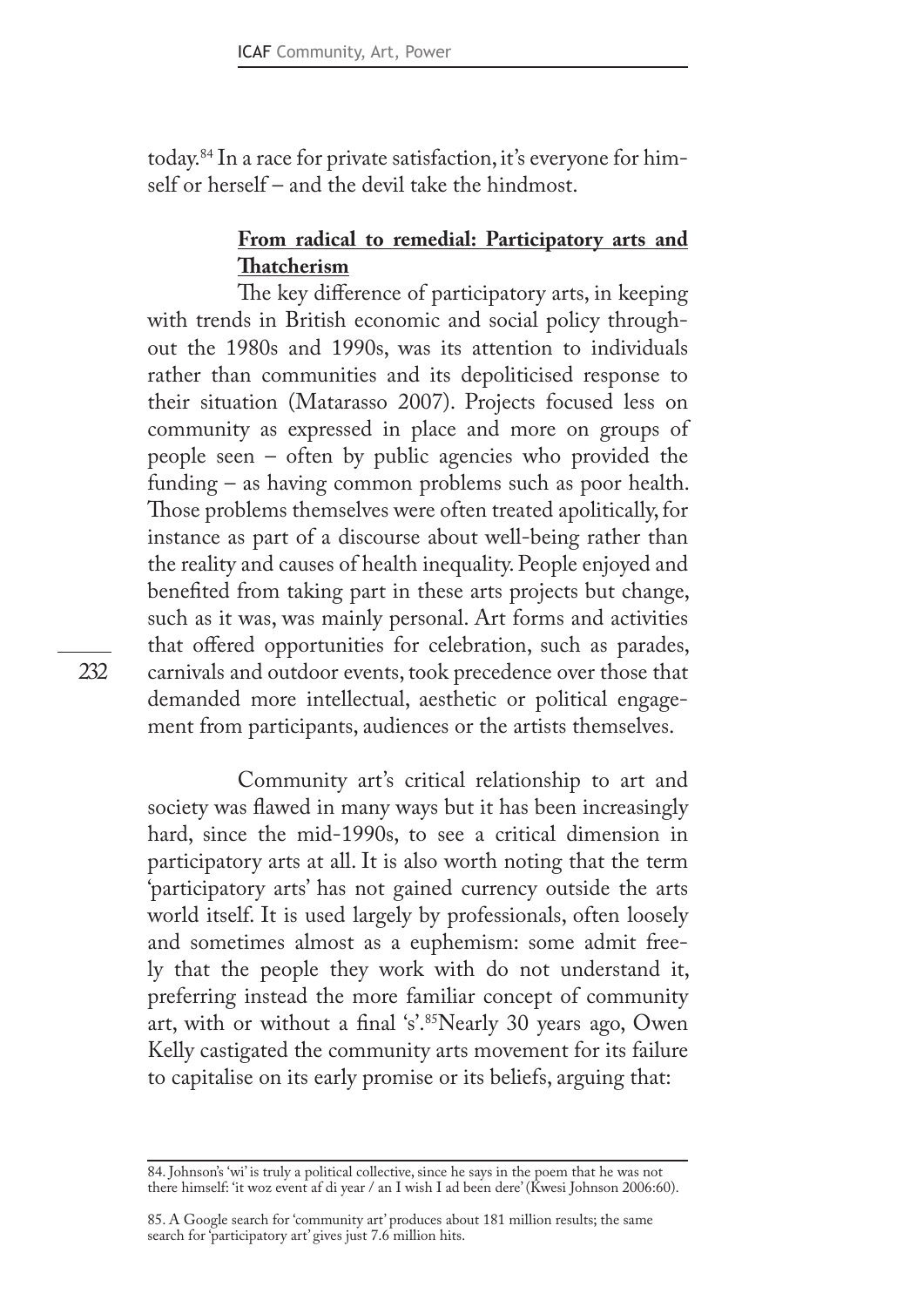*In refusing to analyse our work, and place that analysis into a political context, the community arts movement has placed itself in a position of absurd, and unnecessary, weakness.* (Kelly 1984:3)

It would be wrong to describe participatory arts as being in a position of weakness, given how its methods and at least some of its ideas have become mainstream practice across the arts in the past 40 years. There is much better and easier access to the arts in Britain today than there was in 1970 and the character of the arts ofered has also changed greatly. (How far that will survive the massive reductions in arts spending of national and local government now being implemented in the cause of austerity remains to be seen.) The community arts movement and its successors have played an important part in achieving that change, helped enormously by greater prosperity, better education, the growth of culture in leisure and other factors.

However, that achievement has come, as Kelly argued it had already in 1984, at the cost of compromise with state power and ideology. In the case of community art, it is the focus on individuals and on non-political analyses that has been the most important change, refecting two of Mrs Tatcher's best known political dictums, both dating from the high point of her political authority, after she had won a third election. In an interview for *Woman's Own* in September 1987, Tatcher summarised her belief in the individual:

> *We have gone through a period when too many children and people have been given to understand "I have a problem, it is the Government's job to cope with it!" […] and so they are casting their problems on society and who is society? Tere is no such thing! Tere are individual men and women and there are families and no government can do anything except through people and people look to themselves frst.<sup>86</sup>*

<sup>86.</sup> www.margaretthatcher.org/document/106689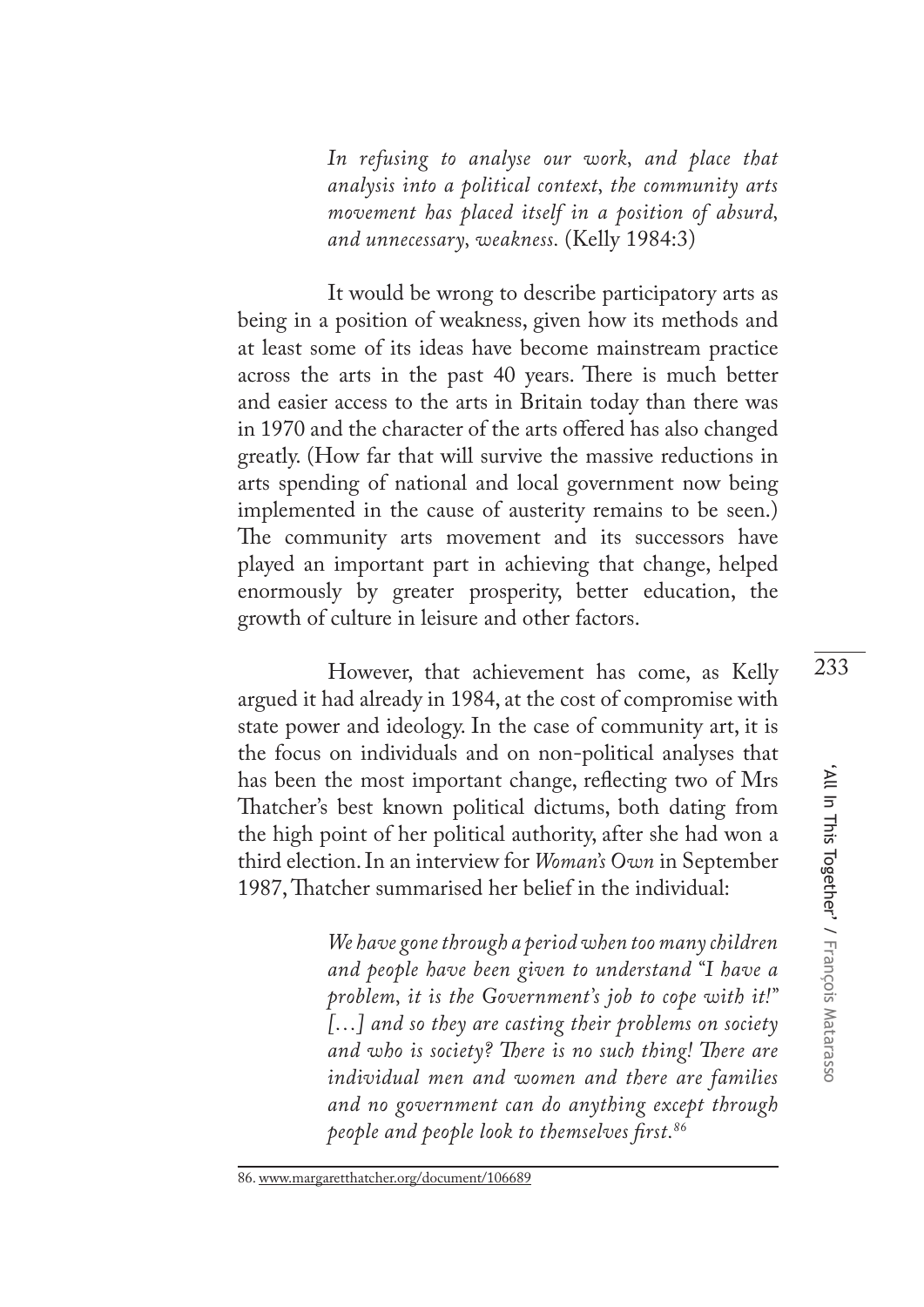Paraphrased as 'there's no such thing as society' this American-sounding statement of individual responsibility became a touchstone of Tatcherism.87 Six months later, in the House of Commons, Margaret Thatcher neatly encapsulated not just a central idea of her economic policy, but, in a diferent way, her ideas about society too, when she said:

## *Tere is no way in which one can buck the market.<sup>88</sup>*

In presenting markets as neutral, even natural phenomena like the sea, the ideologues behind the Washington Consensus aimed to make the decisions of governments and corporations appear as inevitable as the tide.<sup>89</sup> If British miners and steelworkers could not produce as cheaply as those of Poland or Korea, that was simply how things were. The resulting unemployment was just bad luck or, for the harder ideologues, the result of uncompetitive practices forced on decent managers by greedy trades unionists. And since there was no society or community – except when the word might smooth the way for taxation or policing – there was no need or scope for collective action in response. The problem was individualised, so that each unemployed person had to accept personal responsibility for their situation. State fnancial support was gradually reduced to today's subsistence levels and government help was limited to retraining people to take jobs in the new service businesses emerging after de-industrialisation.

But, as the historian Tony Judt argues:

*Te victory of conservatism and the profound transformation brought about [was] far from inevitable: it took an intellectual revolution.* ( Judt 2010:96)

<sup>87.</sup> By 2005, when he was elected Conservative party leader, David Cameron seemed to distance himself from the divisive image of his predecessor by saying that 'There is such a thing as society, it's just not the same thing as the state': www.britishpoliticalspeech.org/ speech-archive.htm?speech=315. This idea has since become the intellectual justification for the 'Big Society', a key social policy of the present government.

<sup>88.</sup> Margaret Thatcher speaking at Prime Minister's Questions on 10 March 1988, www.margaretthatcher.org/document/107195. Her use of 'one' unconsciously expresses her belief in individualism; one person clearly cannot infuence a market, but a group of people can as the bankers who fxed the Libor lending rate clearly demonstrated.

<sup>89.</sup> British schoolchildren once learned, alongside those myths of popular resistance, the limits of governmental power in the story of King Canute on the seashore, his feet lapped by the waves and submitting to God.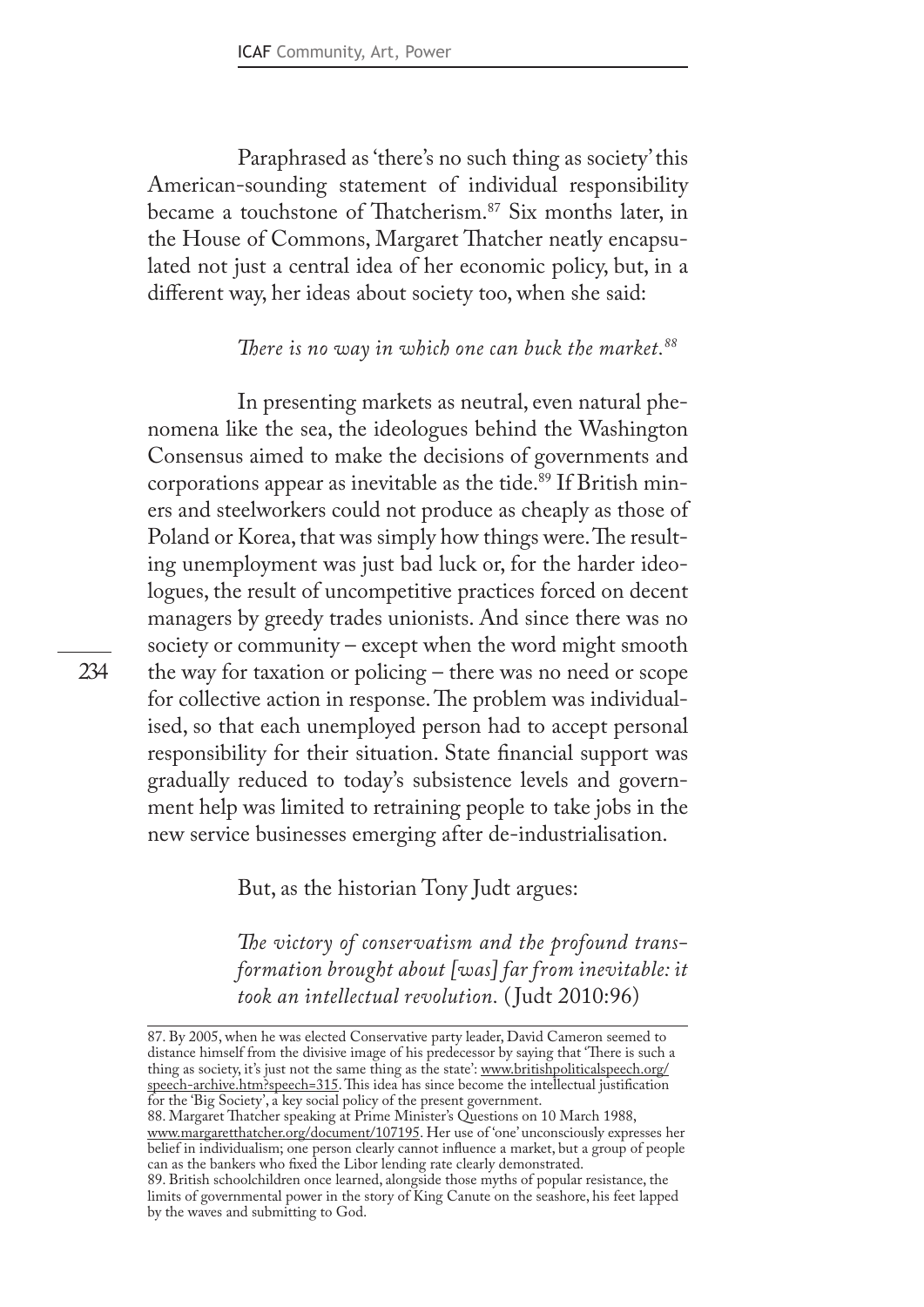It also took a cultural revolution, which many were happy enough to contribute to, through ignorance or inattention, self interest or sympathy. The cultural sector as a whole did very well in this brave new world of liberalism, enterprise and consumption. Rapidly expanding computer technology spawned new art production methods and distribution platforms and initially made a great deal of money, though those same technologies are now destroying the economic models they once fed on.<sup>90</sup> The term 'creative industries' was coined to describe the fnancially productive part of the cultural sector, though without much awareness of its symbiotic relationship with the now dominant neoliberal economic model. 'Creatives' came to see themselves as the elite of the knowledge economy, fattered by media-savvy advocates such as Richard Florida (Florida 2002). In the UK, cash from a National Lottery founded in 1994 began to enrich publicly-funded cultural institutions as never before. New theatres, concert halls and galleries sprang up like mushrooms after a good rain, sometimes even in poor areas in need of urban regeneration; programmes thrived, including those participatory arts activities designed to increase 'engagement' in the expanding cultural offer.

The cost of this prosperity received less and less attention in a booming arts world which, like the New Labour governments that backed it, felt things could always be done for the economy's losers. One analyst of the Labour government concluded early:

> *New Labour's discourse is littered with a sense of resignation and an indication that remedial, paternal interventionism is the most that social democrats can hope for in the current climate.* (Wickham-Jones 2003:36).

Participatory arts were gradually drawn in to addressing – or even servicing – the complex symptoms of a more and more unequal society (Wilkinson & Pickett 2009). Now funded more by public welfare agencies than through dedicated arts resources, artists working with people had less

<sup>90.</sup> The Specials had to sell many more records to get a No. 1 hit in 1981 than Cher Lloyd in 2011.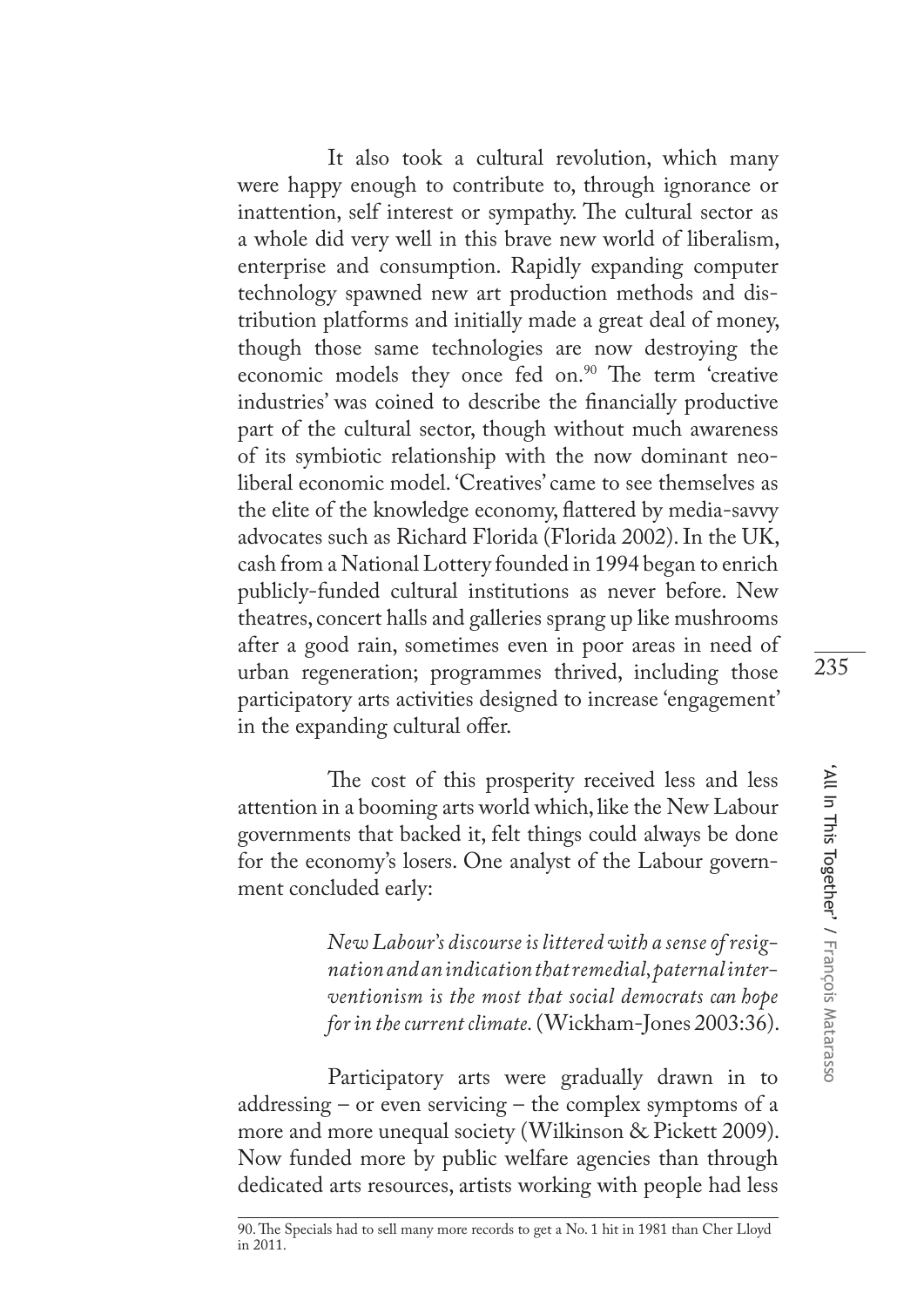and less time to think beyond the immediate problems of their 'clients' or, in the new current climate, of how to fnance their work. Community art, always more interested in causes, was not required.

# **'All in this together'**

The most obvious similarity between 1981 and 2011 is that there was an economic crisis then and there is one now, though today's troubles seem to be much deeper. Curiously, the present Conservative Prime Minister, David Cameron, has appealed to the neglected idea of community, telling the British people in his frst major speech after taking office in 2010 that 'We're all in this together'.<sup>91</sup> But if we are all in this together, the important question is what 'this' is  $-a$ competition or a community? Is it about individual pursuit of personal enrichment or shared enterprise for the common good?

Community, in theory and in practice, has real problems but, since it is a result of human action, it would be naïve to expect otherwise. Injustice and inequality, the abuse of power and the oppression of minorities, conformism and repression – these and all other human failings exist in communities large and small, of every type and culture. They must be resisted in community as much as anywhere, but they do not in themselves invalidate community as a goal or an idea, any more than they invalidate the human beings who enact them. Indeed, though modern sociologists like George Yúdice doubt the 'warm persuasiveness' that Williams saw in the idea (Bennett 2005:51-4), being part of a community remains a widely held aspiration: we are, after all, social animals. Studies of the motivations of volunteers consistently show the importance that people place on being part of a community and contributing to meeting its needs (Argyle 1996; Low 2007). In the arts, the idea of supporting community is a key factor in motivating the thousands of volunteer promoters who bring touring shows to British villages (Matarasso 2004). If Robert Putnam identifes both a decline of community in America and nostalgia for an idealised past, these things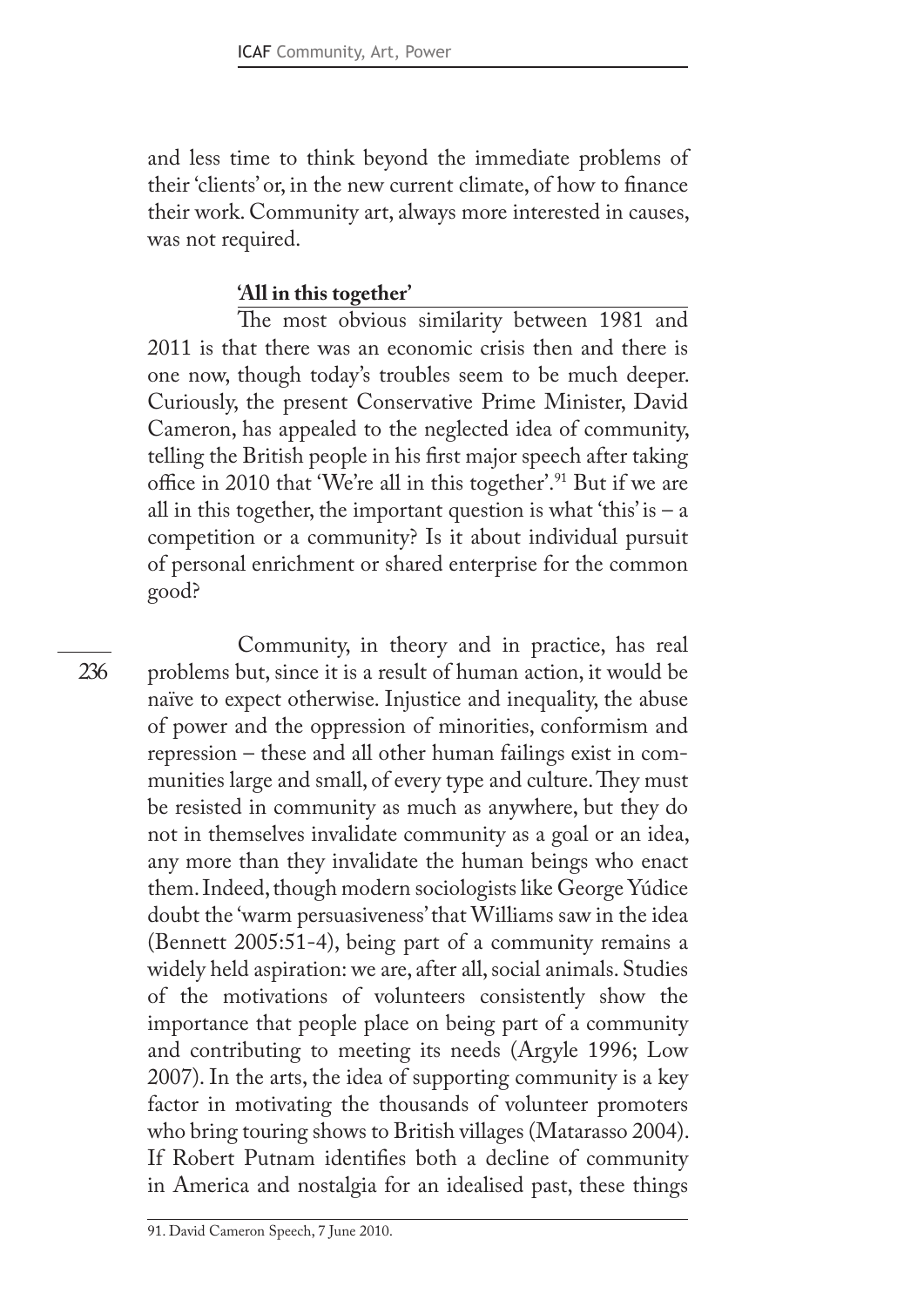matter because recognition of community's value is the foundation of his analysis of social capital (Putnam 2000).

There is no going back to community art as it existed in the 1970s, nor should we wish to do so: as John Fox, co-founder of Welfare State, has written, 'Nostalgia dulls reality' (Fox 2002:4). The world is vastly different and many aspects of arts practice have matured and improved. But there are ideas from that time that merit revisiting, particularly the recognition of collective interests alongside individual ones and the readiness to question systems, whether in society or in art. We do not know what kind of world is emerging from the huge economic, political, social and cultural upheavals we are now living through but we can meet it in diferent ways. There are those who, wedded to the hegemony of the past 30 years, believe that it will be restored. Perhaps they will be vindicated, in the short term, but all systems fail and the most wasteful fail quickest.

If community art has a future, under whatever name, it will be because it has renewed itself, shedding ideas and practices shaped by a failed ideology and searching out new ways in which artistic engagement can help people meet the world as it is and perhaps make that meeting better for all those involved. That will require hard work, with little money. It will require constructive cooperation and openness to other ideas, experiences and values. It will require admitting our weaknesses and our failures, especially those we like best. It will require engaging with history and theory, debate and experiment, and in language that is inclusive and democratic. It will require listening to those who have gone before and have experience – and to those who haven't, because they have new ideas about a world unlike the one that has been. It will, in short, require a lot of us.

But it might produce a community art practice that is rooted in humanist and democratic ideals; that questions assumptions, including its own; that is ethically engaged and politically aware; that sees money as a means, not an end;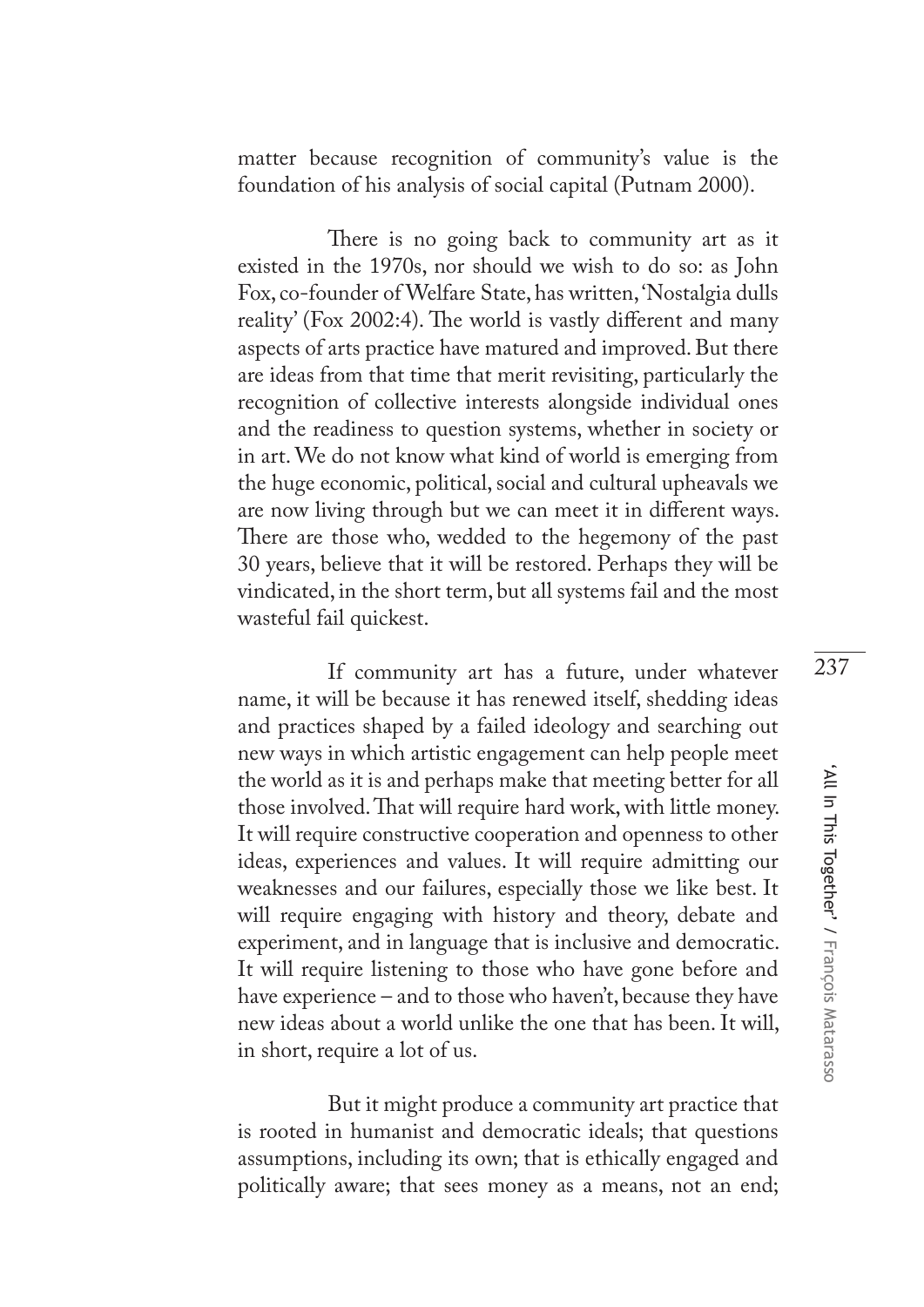that gives people skills for life, not just for work; that is cooperative with others and competitive with itself; that is optimistic and joyful. It might, in short, foster a culture truly worth celebrating and an art to empower us.

## **References**

Argyle, M. 1996. *Te Social Psychology of Leisure*, Harmondsworth: Penguin.

Bennett, T., et al., 2005. *New Keywords: A Revised Vocabulary of Culture and Society*, Oxford: Blackwell.

Braden, S., 1978. *Artists and people*, London: Routledge and Kegan Paul.

Craig, G. et al, 2011. *Te Community Development Reader: History, Temes and Issues*, London: Policy Press.

# 238

De Bruyne, P. & Gielen, P., eds. 2011. *Community Art: T<sup>e</sup> Politics of Trespassing*, Amsterdam: Valiz Antennae.

Florida, R., 2002. *Te Rise of the Creative Class And How It's Transforming Work, Leisure and Everyday Life*, New York: Basic Books.

Fox, J., 2002. *Eyes on Stalks*, London: Methuen.

Hewison, R., 1995. *Culture & Consensus: England, Art and Politics since 1940*, London: Methuen.

Kwesi Johnson, L. 2006. *Selected Poems*, Harmondsworth: Penguin.

Judt., T., 2010. *Ill Fares the Land*, London: Playaway. Kelly, O., 1984. *Community, Art and the State: Storming the Citadels*, London: Comedia.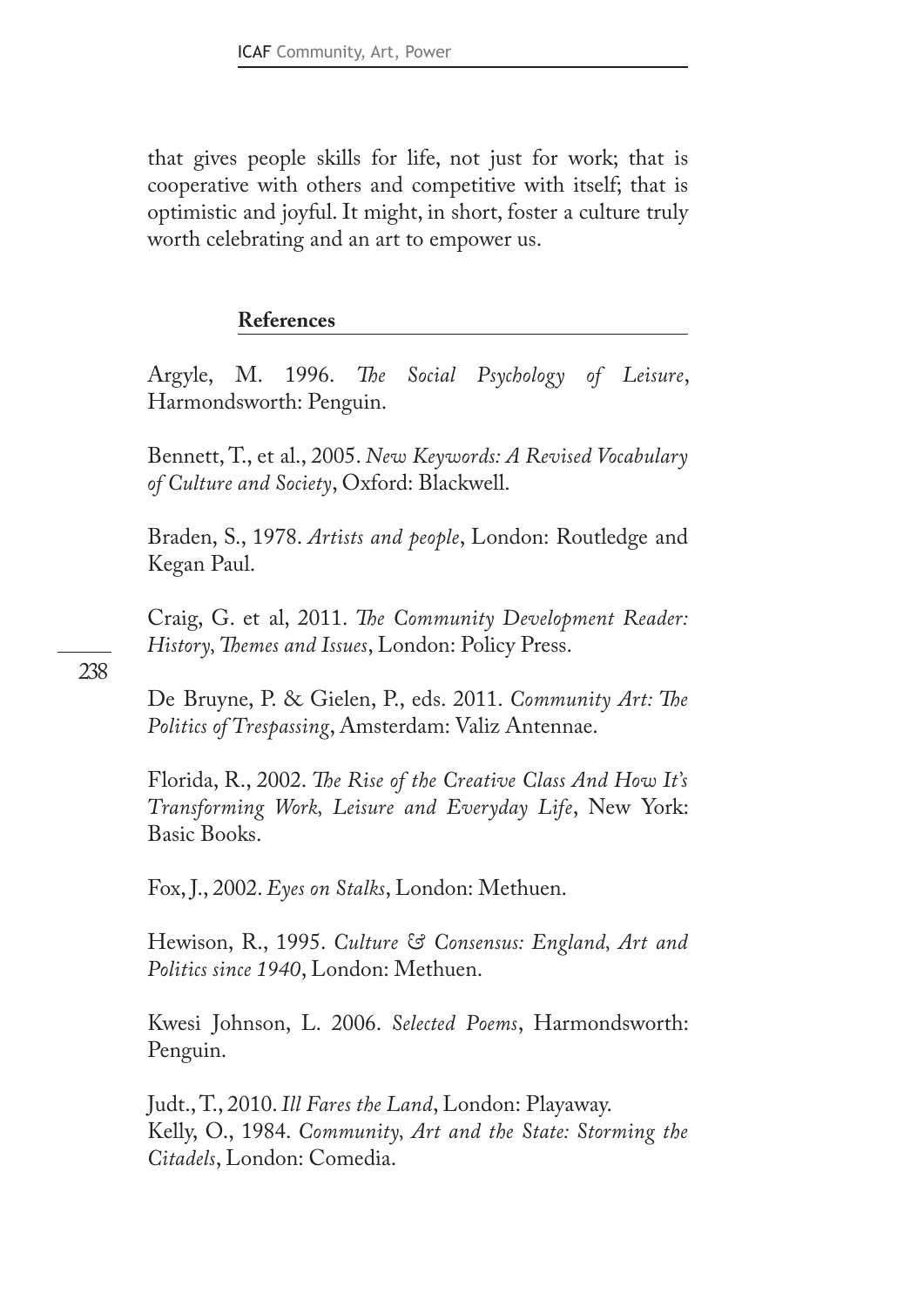Kester, G., 2004. Conversation Pieces: *Community and Communication in Modern Art* Berkeley: University of California Press.

Low, N. et al. 2007. *Helping Out: A national survey of volunteering and charitable giving*, London: Cabinet Office.

Matarasso, F., 2004. *Only Connect , Arts Touring and Rural Communities*, Stroud: Comedia.

Matarasso F., 2007. 'Common ground: cultural action as a route to community development', *Community Development Journal*, 42, 4: 449-458.

McGrath, J. 1981. *A Good Night Out, Popular Teatre: Audience, Class and Form*, London: Methuen.

Neal, S., 2003. 'Scarman, Macpherson and the media: how newspapers respond to race-centred policy interventions', *Journal of Social Policy*, 32, 1: 55-74.

Putnam, R., 2000. *Bowling Alone, Te Collapse and Revival of American Community*, New York: Simon & Schuster.

Wickham-Jones, M. 2003. 'From Reformism to Resignation and Remedialism? Labour's Trajectory Through British Politics', *Journal of Policy History* 15, 1: 26-45.

Wilkinson, R. & Pickett, K., 2009. *Te Spirit Level, Why more equal societies almost always do better*, London: Allen Lane.

Williams, R., 1983. *Keywords, A vocabulary of culture and society*, London: Fontana.

Witts, T., 1998. *Artist Unknown, An Alternative History of the Arts Council*, London: Little, Brown.